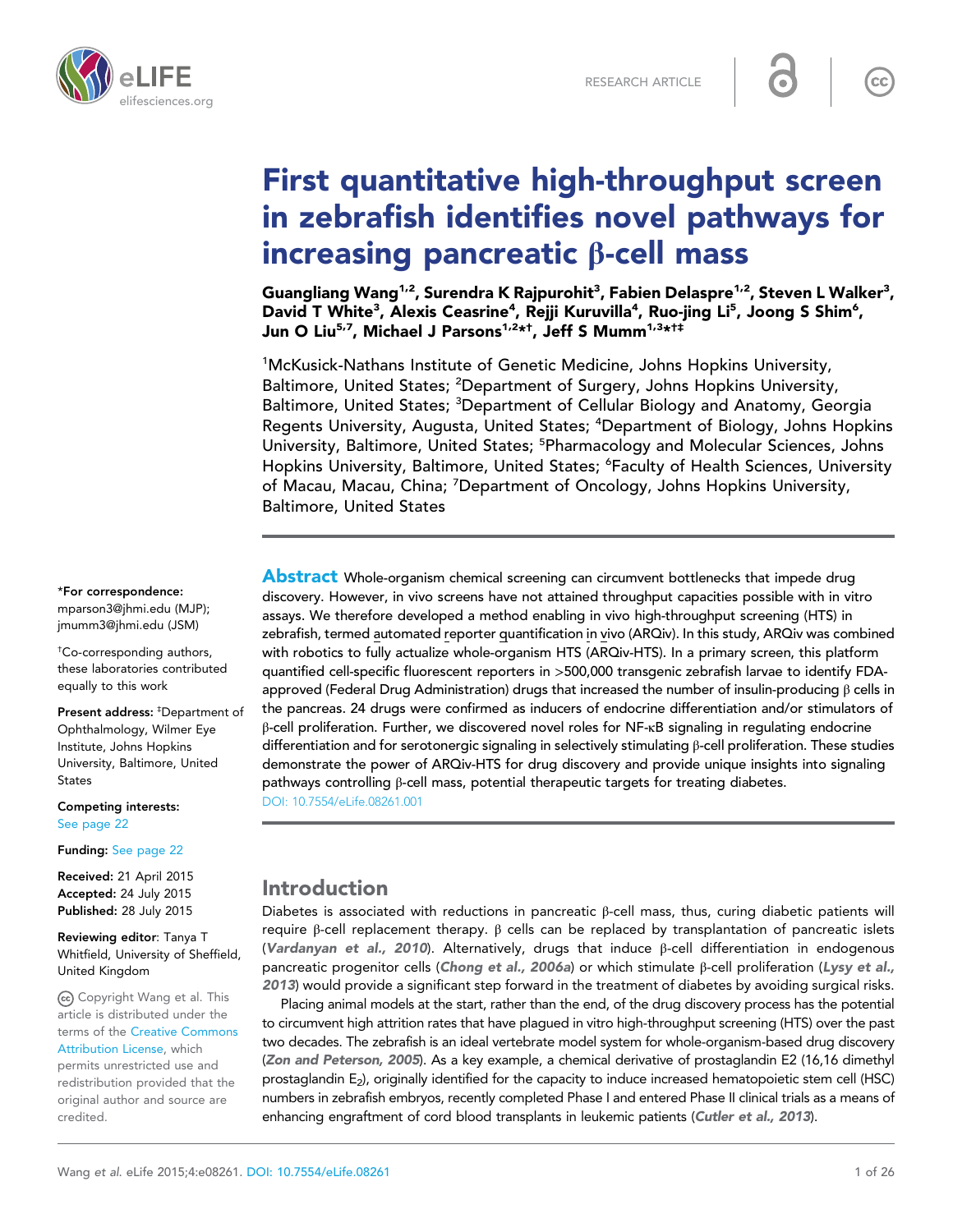eLife digest Type 1 diabetes is caused by the body incorrectly destroying the cells in the pancreas—known as β cells—that produce insulin and so control the amount of sugar found in the bloodstream. Drugs that increase the rate at which new  $\beta$  cells form could therefore help to treat this disease.

High-throughput screening is a technique that uses automated systems to rapidly test the effects of large numbers of drug-like compounds on living cells. Unfortunately, drugs sometimes produce different effects in animals than those they produce in isolated cells or other more simplified screening systems.

Zebrafish are often used in biological studies because the larvae are transparent, making it easier to study what goes on inside them. Wang et al. have now developed a high-throughput screening system that uses genetically engineered zebrafish. The zebrafish contain 'reporter' genes that fluoresce when a gene is activated, and the intensity of the fluorescence can be interpreted to work out the effects of an applied drug.

To search for compounds that cause  $\beta$  cells to grow, Wang et al. created two reporter genes: one that glows yellow when new β cells form, and one that glows red when other pancreatic cells are stimulated. An initial screen tested the effects of over 3000 drugs, most of which have been approved for use in humans. This screen identified and confirmed 24 drugs that trigger the growth of new β cells or other pancreatic cells in zebrafish larvae. Further investigation uncovered new roles for two signaling pathways that had not previously been linked to pancreatic growth. One pathway—the serotonin pathway, which is better known for transmitting signals in the brain—selectively stimulates the growth of new  $β$  cells.

The work of Wang et al. therefore presents a number of possible drugs and pathways that could be targeted in the search for a new treatment for type 1 diabetes. Furthermore, this new wholeorganism, high-throughput screening system could be used in the future to search for drugs that affect a range of other biological processes.

[DOI: 10.7554/eLife.08261.002](http://dx.doi.org/10.7554/eLife.08261.002)

Conserved cellular and molecular mechanisms are known to govern pancreatic development and β-cell proliferation in zebrafish and mammals ([Zorn and Wells, 2007](#page-25-0); [Kinkel and Prince, 2009](#page-23-0)). We therefore hypothesized that identifying pre-existing drugs that promote increased β-cell mass during zebrafish development might provide potential new drug leads and therapeutic targets for treating diabetic patients. In embryonic zebrafish, early endocrine cells exist as a single principal islet in the head of the pancreas. At larval stages, additional endocrine cells are added by differentiation of extra-pancreatic ductal cells and proliferation within the principal islet ([Dong et al., 2007](#page-22-0); [Pisharath et al.,](#page-24-0) [2007](#page-24-0)). Around 6 days post-fertilization (dpf), progenitors located in the pancreatic duct start to differentiate to form smaller secondary (2˚) islets. At this early stage, 2˚ islets consist of one or more endocrine cells that form within the tail of the pancreas ([Biemar et al., 2001](#page-22-0); [Wang et al., 2011](#page-24-0); [Ninov et al., 2012](#page-23-0)). These easily visualized features of zebrafish pancreatic development can be used to delineate the specific effect(s) of exogenous factors on β-cell biology. For instance, the appearance of 'precocious' 2˚ islets before 6 dpf is an indication of induced endocrine differentiation ([Rovira et al.,](#page-24-0) [2011](#page-24-0)). Conversely, an increase in principal islet cell numbers, in the absence of effects on endocrine differentiation (e.g., 2˚ islet formation), suggests stimulation of endocrine cell proliferation. We previously visualized precocious 2˚ islet formation in a manual chemical screen of a library of largely FDA-approved drugs (Johns Hopkins Drug Library; JHDL) to identify six compounds that induced endocrine differentiation ([Rovira et al., 2011](#page-24-0)). Here, we developed a reporter-based strategy for identifying compounds that increase β-cell mass at high-throughput rates. By labeling β cells with a fluorescent protein and quantifying changes in fluorescence after exposure to JHDL compounds, many more drugs were identified that induced endocrine differentiation and/or stimulated proliferation of β cells.

Most whole-organism drug discovery efforts to date have relied on manual assays or high-content screening (HCS). These approaches attain only mid-throughput rates, thus, in vivo drug screens have typically been limited to small sample sizes and screening compounds at a single concentration ([Mathias et al., 2012](#page-23-0)). Ideally, false-call rates could be minimized by using 'statistical power' to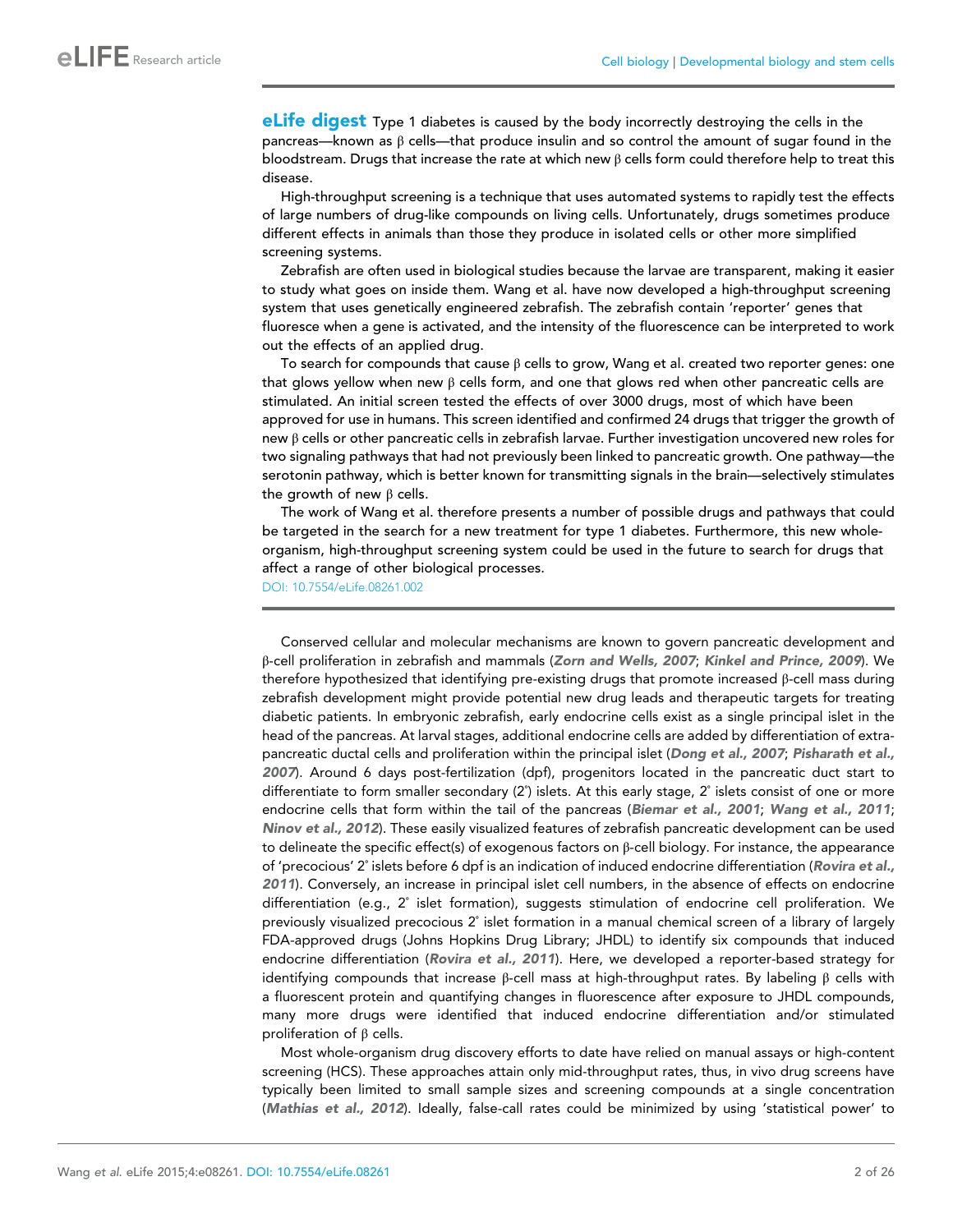establish appropriate sample sizes ([Ellis, 2010](#page-22-0); [Grissom and Kim, 2011](#page-23-0); [Halsey et al., 2015](#page-23-0)) and by testing compounds at multiple concentrations, a strategy called 'quantitative HTS' (qHTS; [[Inglese](#page-23-0) [et al., 2006](#page-23-0)]). However, due to increased volume demands, applying such strategies to wholeorganism drug discovery requires methods for evaluating compounds at HTS rates in vivo. Toward that end, we previously adapted existing HTS instrumentation, specifically a microplate reader, to the task of quantifying fluorescent reporters in living zebrafish, termed automated reporter quantification in vivo (ARQiv; ([Walker et al., 2012](#page-24-0)). ARQiv provides purely quantitative data whereas HCS typically produces images, thus, more complex data. However, offsetting any comparative reduction in data complexity, ARQiv significantly increases throughput capacity. Indeed, ARQiv assays can be performed at a pace equivalent to in vitro HTS; an upper limit of 200,000 organisms per day, per plate reader ([Walker et al., 2012](#page-24-0)). Accordingly, ARQiv enables optimal HTS practices, such as qHTS, to be applied to whole-organism drug discovery.

Here, we have combined ARQiv with a custom-designed robotics system to enable the first truly high-throughput whole-organism drug screen in a vertebrate model (ARQiv-HTS). We analyzed a zebrafish transgenic line in which β cells are labeled with (Yellow Fluorescent Protein) YFP and neighboring delta (δ) cells are labeled with RFP ([Walker et al., 2012](#page-24-0)). The goal of the primary screen was to identify drugs that increased β-cell reporter activity relative to vehicle only controls, thus, compounds that potentially increased β-cell mass. Secondary confirmation screens were designed to determine whether potential hit drugs induced endocrine differentiation (precocious secondary islet formation) or stimulated β-cell proliferation (increased β-cell numbers in the absence of effects on differentiation). Our results revealed: (1) ARQiv can be applied at HTS rates. Over 500,000 transgenic larvae were evaluated in the primary screen and can detect small differences in the number of fluorescently labeled cells; (2) qHTS can be effectively applied to whole-organism drug discovery. All JHDL compounds were tested at six different concentrations and a sample number of 16 per condition; (3) new purposes for FDA-approved drugs in increasing β-cell mass. We validated 11 drugs that induced endocrine differentiation and 15 drugs that stimulated β-cell proliferation (two compounds had activity in both assays); and (4) novel roles for NF-κB signaling in regulating pancreatic progenitor differentiation and for serotonergic signaling in selectively stimulating β-cell proliferation. Due to the near limitless number of reporter-based assays applicable to ARQiv-HTS―that is, anything involving a change in reporter intensity―we anticipate this approach will become a useful platform for whole-organism drug discovery and development.

### **Results**

# Establishing an HTS-compatible ARQiv assay

Our first goal was to develop a HTS-compatible reporter-based assay for identifying compounds that increase pancreatic β-cell mass in vivo. Toward that end, we established a dual-reporter transgenic line, Tg(ins:PhiYFP-2a-nsfB, sst2:tagRFP)lmc01 (β/δ-reporter) in which the insulin (ins) promoter drives expression of a yellow fluorescent protein (PhiYFP) in  $\beta$  cells, and the somatostatin 2 (sst2) promoter drives a red fluorescent protein (TagRFP) in adjacent δ cells ([Figure 1A,B](#page-3-0); ([Walker et al., 2012](#page-24-0)). We reasoned that the β/δ-reporter line would allow us to detect compounds affecting endocrine differentiation and/or proliferation of β cells or their progenitors since both would cause an increase in YFP reporter signal ([Figure 1C](#page-3-0)). Expressing RFP in δ cells secondarily could facilitate identification of compounds that selectively increased β-cell mass (>YFP only) vs expansion of endocrine tissue in general (>YFP and >RFP). We tested whether a chemical inhibitor of γ-secretase (DAPT), an enzyme necessary for Notch signaling, could serve as a positive control. Prior studies had shown that inhibition of Notch signaling promoted precocious 2˚ islet formation and thereby increased insulin reporter activity ([Parsons et al., 2009](#page-24-0)). We therefore adapted a protocol used to manually screen for precocious 2˚ islet formation at 5 dpf ([Rovira et al., 2011](#page-24-0)) to the task of detecting increased β-cell numbers (>YFP fluorescence) via ARQiv.

To determine an optimal dosage, DAPT was titrated across a twofold dilution series (from 200 μM to 6.25 μM) and used to treat β/δ-reporter larvae for 2, 3, and 4 days starting at 3 dpf. Reporter signals induced by DAPT treatment were compared to vehicle only negative controls (0.1% DMSO). This analysis determined that a 4-day exposure (3–7 dpf; [Figure 1D](#page-3-0)) achieved reporter signal levels necessary for HTS. The data also validated the utility of DAPT as a positive control for inducing increased YFP signal (maximal DAPT/DMSO ratio of >5.5) and to a lesser extent for RFP (maximal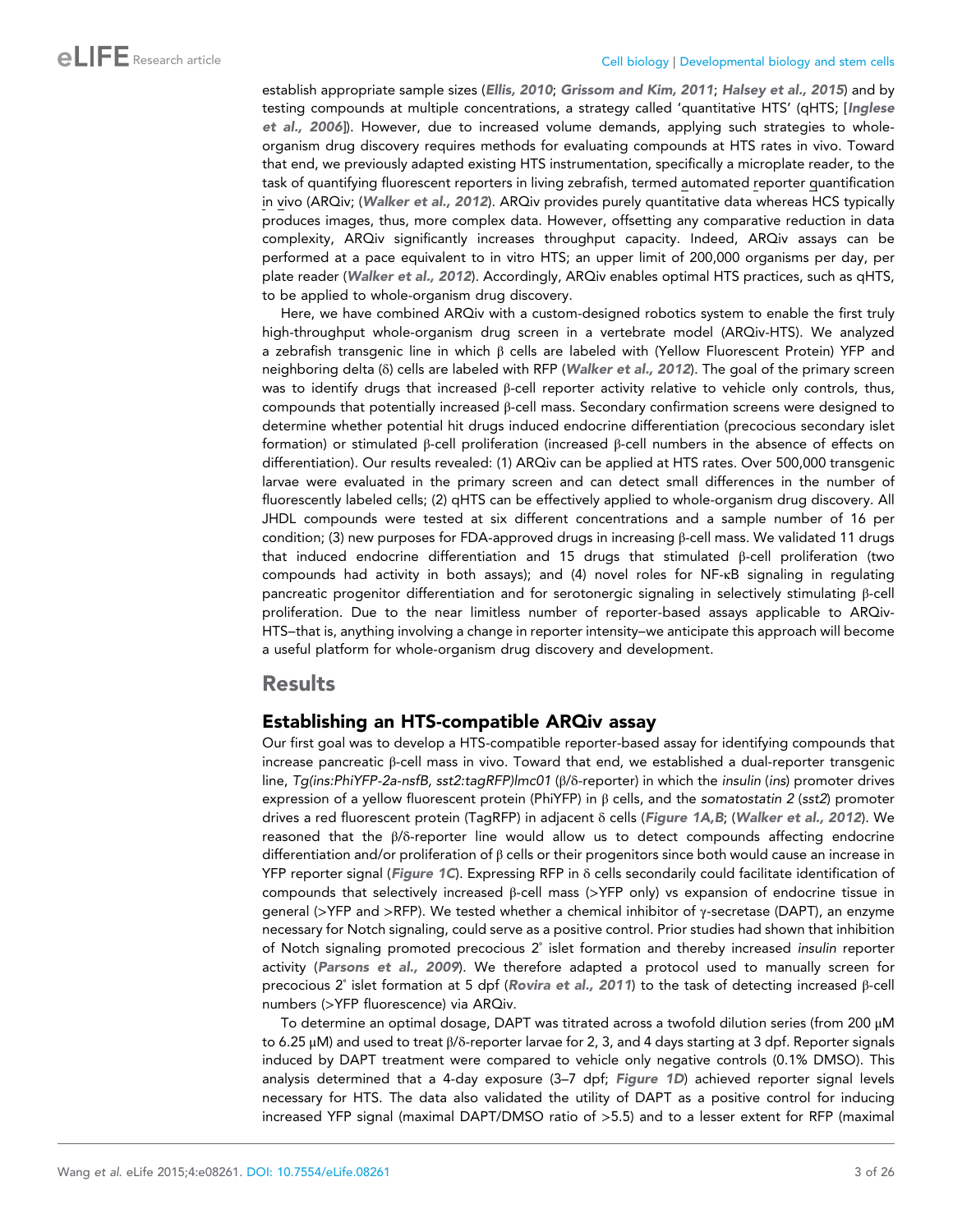<span id="page-3-0"></span>

Figure 1. Screening resources, design, and controls. (A) Transgenic line used for the primary screen, Tg(ins:PhiYFP-2a-nsfB, sst2:tagRFP)Imc01 (β/δ reporter; [Walker et al., 2012](#page-24-0)), the insulin promoter drives YFP-expression in  $β$  cells (yellow), the somatostatin 2 promoter drives RFP expression in neighboring δ cells (red). Photomicrograph of the anterior region of a 7 dpf larva shows YFP and RFP labeling of the principal islet (arrow). (B) Confocal z-projection of the principal islet in a β/δ-reporter fish (scale bar: 10 μM), YFP labeling β cells (yellow) and RFP labeling δ cells (red)—note, apparent 'orange' co-labeling is an artifact of z-projection in 2D format. (C) Illustration of two potential mechanisms by which drug exposures could lead to increased β-cell mass: (1) enhanced endocrine differentiation, indicated by secondary (2˚) islet formation (left path) and (2) increased β-cell proliferation, indicated by supernumerary  $\beta$  cell numbers in the principal islet (right path) in the absence of effects on endocrine differentiation—that is, no effect on  $2^{\circ}$ islet formation. (D) Schematic of the ARQiv-HTS screening process: Day 0, mass breeding produced 5000–10,000 eggs per day; Day 2 (evening), JHDL compounds were serially diluted into drug plates; Day 3, the COPAS-XL (Union Biometrica) was used to dispense individual 3 dpf larvae into single wells of drug plates, and plates were then maintained under standard conditions for 4 days; Day 7, larvae were anesthetized and reporters quantified by automated reporter quantification in vivo (ARQiv). (E) β/δ-reporter larvae were exposed to 0.1% DMSO (negative control) or the γ-secretase/Notch inhibitor DAPT (positive control) at six different concentrations from 3 to 7 dpf. ARQiv was then used to measure fluorescent signals from β cells (yellow line, left y-axis) and δ cells (red line, right y-axis). The DAPT to DMSO ratio (DAPT/DMSO) was used to indicate signal strength for each fluorophore independently, as per the primary screen. The β-cell data show a non-monotonic dose response (yellow dashed line, polynomial curve fit), with maximal signal observed at 25–50 μM DAPT. The δ-cell data show a similar trend (red dashed line, polynomial curve fit), but with approximately fourfold lower signal strength due to higher autofluorescent background in the RFP emission range. [DOI: 10.7554/eLife.08261.003](http://dx.doi.org/10.7554/eLife.08261.003)

The following figure supplement is available for figure 1:

Figure supplement 1. ARQiv-HTS system. [DOI: 10.7554/eLife.08261.004](http://dx.doi.org/10.7554/eLife.08261.004)

> DAPT/DMSO ratio of >1.25, see Figure 1E). Dose-response curves show concentration-dependent effects for both cell types, with maximal responses at 25–50 μM.

> To assess assay quality, establish appropriate sample sizes, and set 'hit' call criteria, we used statistical methods developed for HTS that account for increased signal variability attending in vivo assays (see 'Materials and methods', and [[White et al., 2015](#page-24-0)]). To generate large data sets for this analysis, 192 individual positive (DAPT) and negative (DMSO) control assays were performed. Strictly standardized mean difference (SSMD) calculations were used to determine assay quality, set a hit call cut-off, and as a means of comparing effect size across compounds ([Zhang, 2011](#page-25-0)). This analysis determined that our assay was of high enough quality to pursue HTS (robust SSMD\* score of 1.67). The sample size calculation ([Ellis, 2010](#page-22-0); [Grissom and Kim, 2011](#page-23-0)), using power and significance values minimizing false-call rates (99.9% and  $p = 0.001$ , respectively), determined that a sample number of 14 was sufficient to detect a 50% effect size (i.e., half as potent as the DAPT positive control). However, to account for occasional automation errors, and in keeping with 96-well plate layouts, we elected to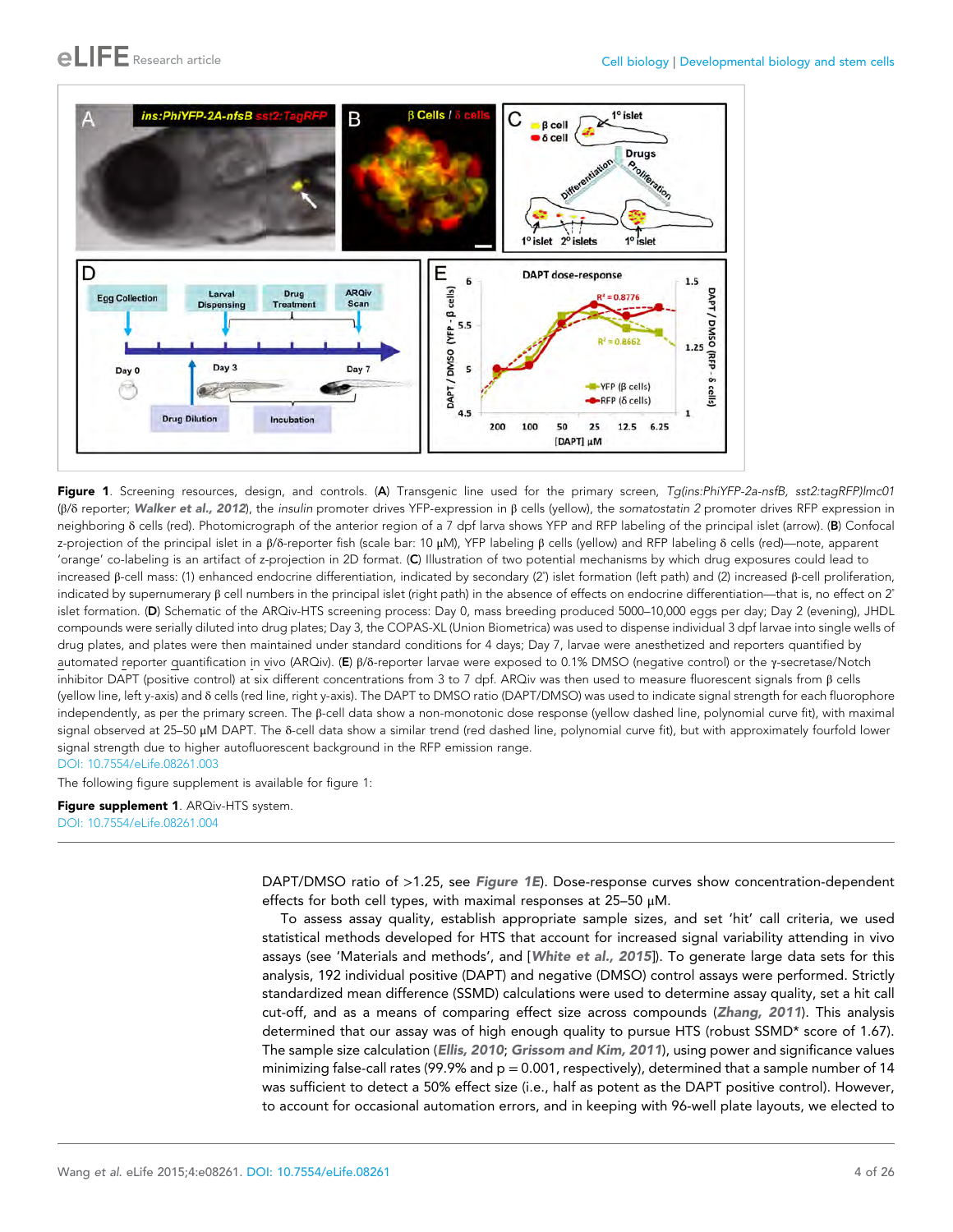screen 16 larvae per compound concentration. Due to greater background autofluorescence in the RFP emission range, a sample size of 16 was predicted to be insufficient for detecting a 50% effect size on δ cells. Thus, we limited the use of RFP data to a simple comparison between YFP and RFP dose-responses, rather than as a ratiometric standard. Bootstrapping (random sampling with replacement) of the positive and negative control data sets at a sample size of 16 resulted in a predicted SSMD score of 1.3 for an effect size of 50% relative to the positive control. Accordingly, we set the SSMD 'hit' selection cut-off at ≥1.3.

### Primary screen: ARQiv assay

After defining the sample size and hit criterion, we initiated a full-scale screen of the JHDL ([Chong et al.,](#page-22-0) [2006b](#page-22-0), [2006c](#page-22-0)) using the ARQiv-HTS system ([Figure 1](#page-3-0)—[figure supplement 1A,B](#page-3-0)). The JHDL is a collection of 3348 compounds, comprised largely of drugs approved for use in humans ([Shim and Liu, 2014](#page-24-0)). Screening the JHDL served three purposes: (1) tested the value of whole-organism qHTS by screening the same library as our prior manual screening effort ([Rovira et al., 2011](#page-24-0)), (2) provided an enriched number of biologically active compounds with defined mechanisms of action, and (3) facilitated the identification of existing drugs as potential new treatments for diabetes. Moreover, drug repurposing has the potential to fast track delivery of new therapeutics to the clinic ([Shim and Liu, 2014](#page-24-0)).

Custom-designed mass breeding units were used to maximize egg production ([White et al., 2015](#page-24-0)). The number of viable eggs on day 1 established the number of drugs to be tested per session. The evening of day 2, robotic plate and liquid handling systems (Hudson Robotics) were used to titrate all JHDL compounds across a twofold dilution series from 4 μM to 125 nM in 0.1% DMSO, thus, testing a total of six different concentrations ([Figure 1D](#page-3-0)) per qHTS principles ([Inglese et al., 2006](#page-23-0)). At a sample size of 16 per condition, this equated to each drug being arrayed across an entire 96-well plate. DAPT and DMSO control plates bracketed each subset of 10 drug plates ([Figure 1](#page-3-0)—[figure supplement 1C](#page-3-0)). On day 3, the COPAS-XL system (Complex Object Parametric Analyzer and Sorter, Union Biometrica) was used to automate dispensing of individual 3 dpf β/δ-reporter larvae into single wells of 96-well plates containing pre-diluted drug solutions; all plates were then incubated under standard conditions. After a 4-day treatment regimen, 7 dpf larvae were anesthetized and fluorescent reporter levels were quantified by ARQiv ([Figure 1D](#page-3-0)). We developed an R script for processing and plotting ARQiv data in near real-time to flag plates containing potential hit compounds. This was done to facilitate immediate visual follow-up of larvae in potential hit plates using standard microscopy to eliminate false positives, such as increased autofluorescence due to toxicity, and as an initial assessment of effects on 2˚ islet formation. Three graphical outputs were plotted: (1) standard box plots, Drug over DMSO (Drug/DMSO) signal ratios to reveal dose-responses and variability, (2) SSMD hit scores, as a means of comparing effect size and to flag compounds of interest (those in which at least one concentration achieved an SSMD ≥1.3), and (3) heat maps, to guide initial visual follow-ups to assess 2˚ islet formation ([Figure 2A](#page-5-0)–[C](#page-5-0)).

After screening more than 500,000 β/δ-reporter larvae, 225 compounds (6.7%) produced an SSMD  $\geq$ 1.3 and were designated as 'hit calls' ([Figure 2D](#page-5-0)). Corresponding plates underwent an initial visual assessment. 29 hit call compounds proved to be autofluorescent, another 19 negatively impacted fish viability and/or morphology. These 48 compounds were designated as false positives and eliminated from further evaluation ([Figure 2D](#page-5-0)). The remaining 177 hit call plates were further examined for evidence of enhanced 2° islet formation ([Parsons et al., 2009](#page-24-0); [Rovira et al., 2011](#page-24-0)). Increased 2° islet formation was observed in 23 plates ([Figure 2D](#page-5-0), 'Hit I' subset; [Figure 2—figure supplement 1](#page-5-0), [Supplementary file 1](#page-21-0)). These 23 Hit I compounds were deemed most relevant for secondary validation assays involving a more direct test of endocrine differentiation effects, precocious 2° islet induction ([Parsons et al., 2009](#page-24-0); [Rovira et al., 2011](#page-24-0)). The other 154 hit call plates displayed no preliminary evidence of enhanced 2˚ islet formation. To account for other mechanisms that could result in elevated insulin reporter activity, we examined a second group of 23 strongly implicated drugs (SSMD values ≥1.75, [Figure 2D](#page-5-0), 'Hit II' subset) for evidence of increased β-cell numbers in the absence of differentiation effects ([Figure 2E](#page-5-0); [Supplementary file 1](#page-21-0)). A residual 131 compounds await further evaluation ([Supplementary file 2](#page-22-0)). The majority of the 46 Hit I and Hit II compounds underwent a series of 'validation assays' to confirm effects on endocrine differentiation and/or β-cell proliferation. In keeping with common HTS practices, secondary assays were performed with complementary toolsets rather than the β/δ-reporter line used in the primary screen in order to independently confirm the findings of the primary screen.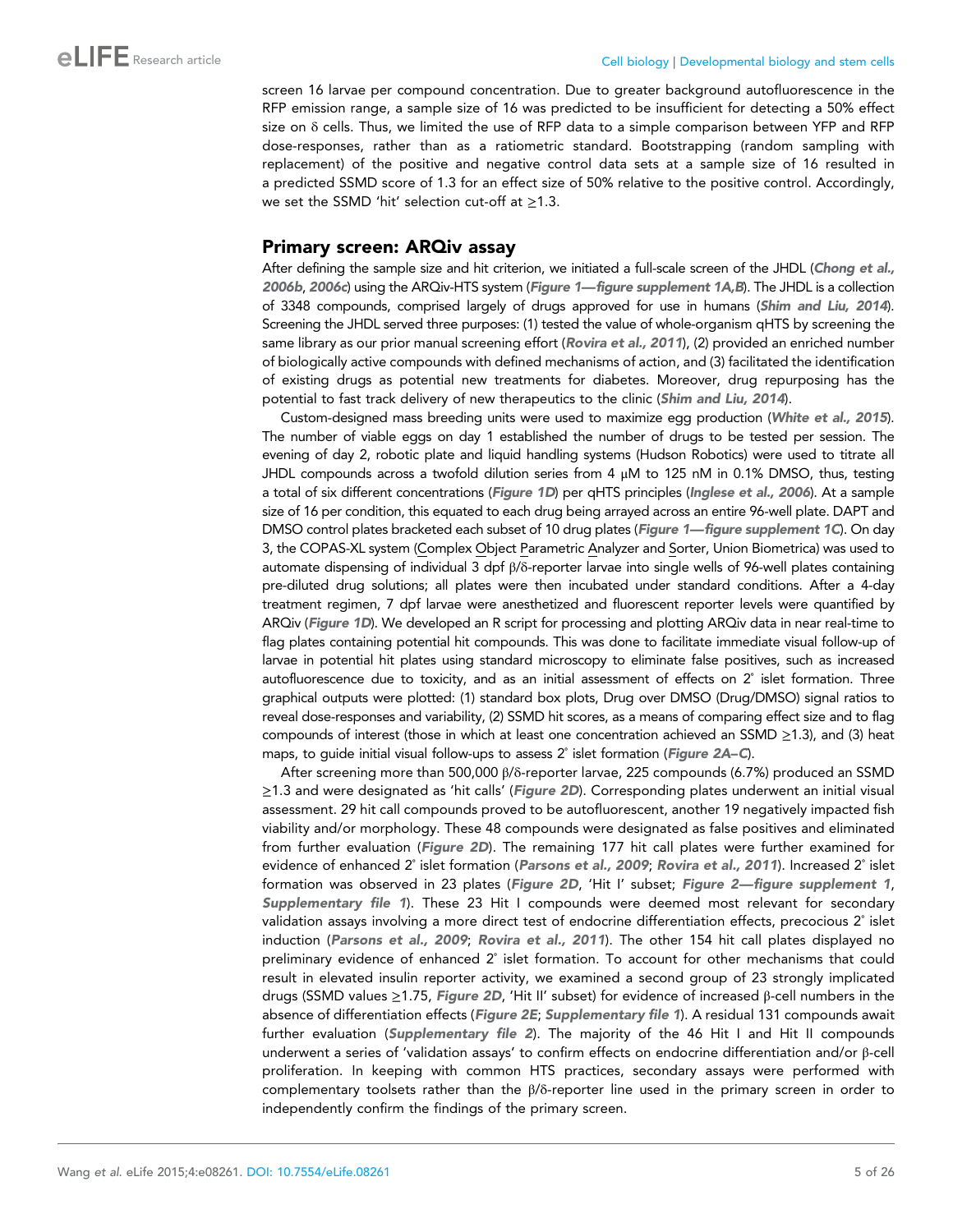<span id="page-5-0"></span>

Figure 2. ARQiv data and screen flow chart. (A–C) Example of MATLAB/R-generated real-time data plots provided for each drug plate; note, data for YFP are shown; however, plots were provided for both fluorophores. (A) Boxplots of Drug to DMSO signal ratio (Drug/DMSO) provided dose–response and variance data. (B) Strictly standardized mean difference (SSMD) scores were used to rank compounds according to relative strength; black line shows the 1.3 cut-off used to implicate compounds of interest (i.e., 'hit calls'). (C) Heat maps facilitated same day visual evaluation of each hit call plate. (D) Screening process—drug discovery results: the numbers of compounds tested, implicated (Hits I and II), and validated (Leads I and II) are listed at each stage. In addition, hit calls that were eliminated from further analysis due to being either fluorescent (29 compounds) or toxic (19 compounds), and others which remain to be further evaluated (131 compounds), are indicated by diagonal dashed arrows. (E) Screening process—assays utilized: schematic showing primary and secondary screening processes. In keeping with the highthroughput screening (HTS) practice of confirming implicated compounds in 'orthogonal' assays, different transgenic reporter lines were used for the following (progressing from the top): (1) the primary screen and initial 2° islet evaluation (β/δ-reporter), (2) validating effects on endocrine differentiation (pan-endocrine GFP reporters), and (3) validating of effects on β-cell proliferation (β-cell nuclear reporters). [DOI: 10.7554/eLife.08261.005](http://dx.doi.org/10.7554/eLife.08261.005)

Figure 2. continued on next page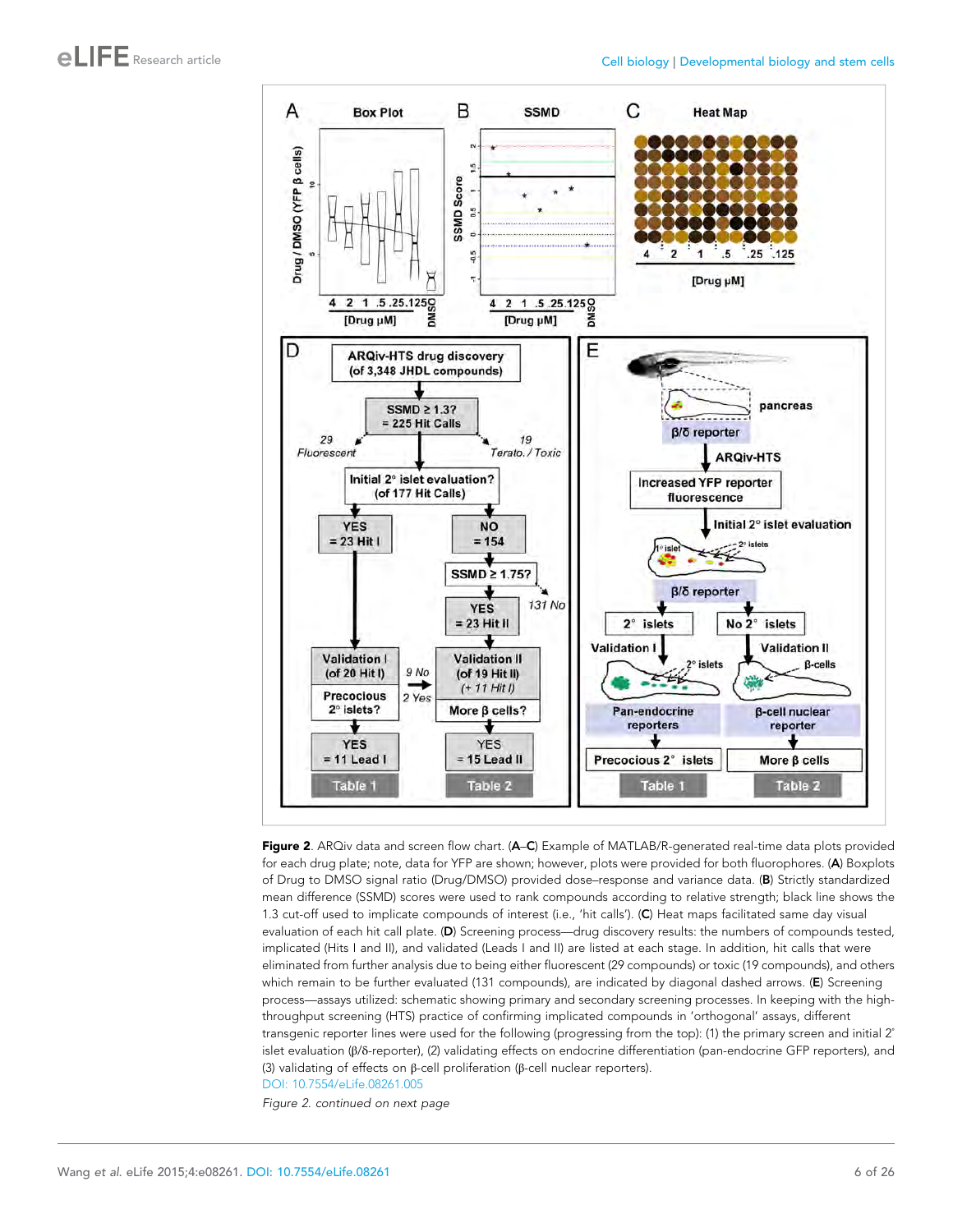#### Figure 2. Continued

The following figure supplement is available for figure 2:

Figure supplement 1. Observation of  $2^{\circ}$  islet formation in live  $\beta/\delta$ -reporter larvae after drug treatment. [DOI: 10.7554/eLife.08261.006](http://dx.doi.org/10.7554/eLife.08261.006)

#### Validation assay I: endocrine differentiation

In preliminary visual evaluations to assess endocrine differentiation effects in larvae within hit call plates, considerable variability was noted. Typically, additional 2˚ islets were observed only in a subset of treated larvae among a given hit call condition ([Figure 2](#page-5-0)—[figure supplement 1C](#page-5-0)). This is likely due to the β/δ-reporter being less than ideal for detecting endocrine differentiation effects; reporters are linked to late-stage differentiation of β and δ cells, which are only just beginning to appear in 2˚ islets at 7 dpf ([Parsons et al., 2009](#page-24-0)). The requirement of a 4-day chemical exposure to observe expression differences in the β/δ-reporter line via ARQiv reflects this issue. Conversely, we have shown that transgenic lines labeling early endocrine progenitors are useful for identifying compounds that induce endocrine differentiation as early as 5 dpf ([Rovira et al., 2011](#page-24-0)). Therefore, in keeping with the practice of using 'orthogonal' assays to confirm the activity of compounds implicated in primary screens ([Thorne et al., 2010](#page-24-0)), we tested Hit I compounds in transgenic backgrounds better suited to visualizing 2˚ islets. In particular, we used the pan-endocrine reporter line, Tg(neurod:EGFP)nl1 ([Obholzer et al., 2008](#page-23-0); Dalgin and Ward, 2011), to confirm the efficacy of 'Hit I' drugs for inducing early endocrine differentiation. In this line, GFP is expressed in nascent endocrine cells, permitting the detection of 'precocious' 2˚ islet formation at 5 dpf after 2-day drug exposures, akin to our previous manual screen ([Rovira et al., 2011](#page-24-0)).

A subset of Hit I compounds (20 of 23) was tested accordingly. An alternative Notch pathway inhibitor, RO4929097 (5 μM, Selleck Chemicals; [Luistro et al., 2009](#page-23-0)), was used as the positive control. Our prior studies had shown that RO4929097 functions equivalently to DAPT for this assay ([Huang](#page-23-0) [et al., 2014](#page-23-0)). Transgenic larvae were treated from 3 to 5 dpf with compounds across an expanded concentration range (0.5–25 μM) to account for differences with the primary assay (e.g., transgenic line used, timing and duration of compound treatment) and/or differences between compound lots. Following treatments, larvae were fixed at 5 dpf and processed for imaging by confocal microscopy. As GFP expression is widespread throughout the endoderm in the neurod:EGFP line, pancreata of treated fish were micro-dissected. High-resolution imaging afforded an increased sensitivity in scoring the induction of 2° islets ([Figure 3A,B](#page-7-0)). Of the 20 Hit I drugs tested, 11 were validated as inducers of endocrine differentiation (55%; [Figure 3C](#page-7-0), [Figure 3](#page-7-0)-[figure supplement 1](#page-7-0)). The confirmed hits were reclassified as the 'Lead I' drugs ([Figure 2D](#page-5-0); [Table 1](#page-8-0)). Equivalent tests using a second pan-endocrine transgenic line, Tg(pax6b:GFP)ulg515 ([Delporte et al., 2008](#page-22-0)), confirmed the same 11 drugs as leads ([Figure 3—figure supplement 2](#page-7-0)).

#### Validation assay II: quantification of β-cell number

Of the original ARQiv Calls, 154 compounds showed no preliminary evidence of enhanced 2˚ islet formation. However, many of these drugs had high SSMD scores suggesting substantial biological significance. We hypothesized that increased β-cell mass in the principal islet would also have been reported as increased insulin reporter activity (YFP) during the primary screen. Furthermore, any increase in β-cell mass in the absence of effects on endocrine differentiation would suggest a capacity to induce β-cell proliferation ([Figures 1C, 2D,E](#page-3-0)). Discovery of drugs promoting β-cell proliferation would have obvious implications for treating diabetic conditions associated with β-cell paucity.

To prioritize which drugs to screen for increases in  $\beta$ -cell number within the principal islet, we chose a threshold SSMD score of 1.75, denoted as the Hit II subset ([Figure 2D](#page-5-0)). Of 23 drugs that met this criterion, we were able to perform validation assays on 19. We also included the 9 Hit I drugs that failed to induce 2° islet formation, and two validated Hit I compounds with an SSMD >1.75; thus, a total of 30 compounds ([Figure 2D](#page-5-0)). In β/δ-reporter transgenic fish, YFP is expressed in β-cell cytoplasm, making it difficult to count cell numbers accurately, ([Figure 1B](#page-3-0)). To facilitate detailed quantification of β-cell numbers, we turned to a transgenic line in which GFP is expressed in β-cell nuclei, Tg(ins:hmgb1-EGFP)jh10 ([Wang et al., 2011](#page-24-0)). All compounds were tested as per the treatment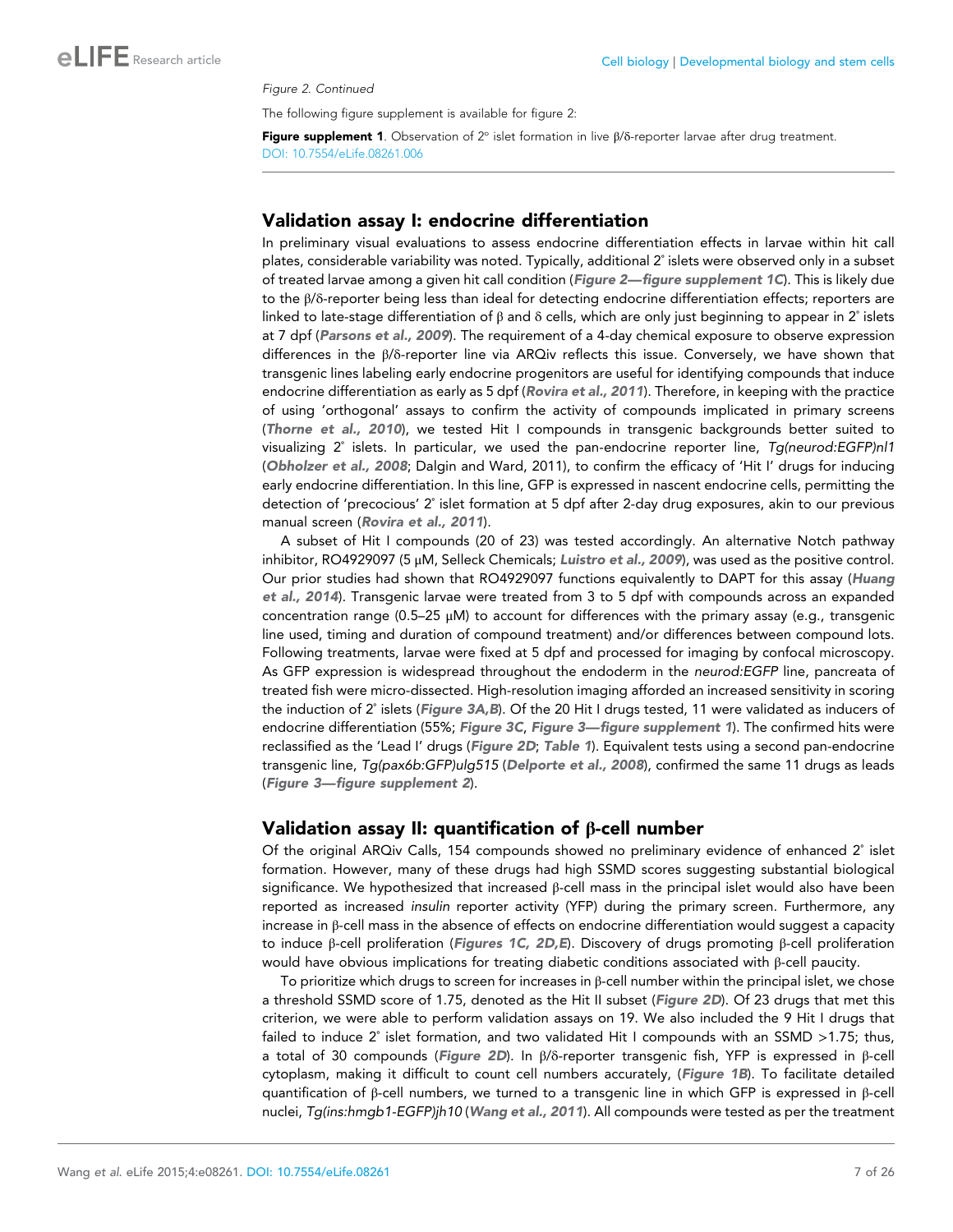<span id="page-7-0"></span>

Figure 3. Validation of endocrine differentiation induction: precocious 2° islet assay. (A, B) Representative confocal images—brightfield and fluorescence images merged—of dissected pancreata (dashed lines) from neurod:EGFP transgenic larvae treated from 3 to 5 dpf with 0.1% DMSO (A) or a Hit I drug (B, example shown is parthenolide). Early endocrine cells are labeled with GFP (green) allowing precocious formation of 2˚ islets (white arrows) to be visualized following drug exposures. (C) The number of precocious 2˚ islets was quantified following treatment with the indicated Hit I compounds from 3 to 5 dpf. Results obtained with the optimal concentration were plotted relative to negative (0.1% DMSO) and positive controls (RO2949097, 5 μM). Of 20 Hit I compounds tested, 11 were confirmed as Lead I drugs for inducing endocrine differentiation (optimal concentrations for validated leads are shown in parentheses). Arrows indicate drugs that inhibit NF-κB signaling. Scale bar, 25 μm. Error bars, standard error. All p-values were calculated using Dunnett's test. \*p < 0.05, \*\*p < 0.01, \*\*\*p < 0.001, \*\*\*\*p < 0.0001. n = 5–10 larvae per condition, experiment was repeated 3 times per compound. [DOI: 10.7554/eLife.08261.007](http://dx.doi.org/10.7554/eLife.08261.007)

The following figure supplements are available for figure 3:

Figure supplement 1. Validation of endocrine differentiation induction: precocious 2° islet assay (neurod reporter). [DOI: 10.7554/eLife.08261.008](http://dx.doi.org/10.7554/eLife.08261.008)

Figure supplement 2. Validation of endocrine differentiation induction: precocious 2° islet assay (pax6b reporter). [DOI: 10.7554/eLife.08261.009](http://dx.doi.org/10.7554/eLife.08261.009)

regimen established for Validation assay I. The data showed that 15 compounds (50%) caused a significant increase in β-cell number at the optimal tested concentration ([Figure 4A](#page-9-0)). Hits confirmed for the ability to stimulate increased β-cell numbers in the absence of effects on differentiation were reclassified as 'Lead II' drugs ([Figure 4A](#page-9-0); [Table 2](#page-11-0)).

### Selective stimulation of β-cell proliferation

Of the leads that increased β-cell number, paroxetine was particularly intriguing as comparisons between β-cell and δ-cell reporter activity suggested that this drug might selectively increase β-cell numbers without affecting δ-cells, that is, potentially acting in a cell type-specific manner ([Figure 4B,C](#page-9-0)). To verify that the actions of paroxetine were specific to  $\beta$  cells, we treated double transgenic (ins: hmgb1-EGFP; β/δ-reporter) larvae with paroxetine at the optimal concentration (1 μM) from 3 to 5 dpf and quantified β and δ cells using confocal microscopy. DMSO treated larvae had an average of 29.4  $\pm$ 1.1 β cells and 24.1  $\pm$  1.6 δ cells. As expected, RO4929097 treatment caused a significant increase in both endocrine cell types examined (35.8  $\pm$  1.3 β cells and 29.7  $\pm$  1.5 δ cells; [Figure 4D](#page-9-0)–[H](#page-9-0)), consistent with DAPT treatment in the ARQiv assay ([Figure 1E](#page-3-0)) and likely due to induced differentiation of progenitors contributing to the principal islet. Conversely, paroxetine significantly increased β-cell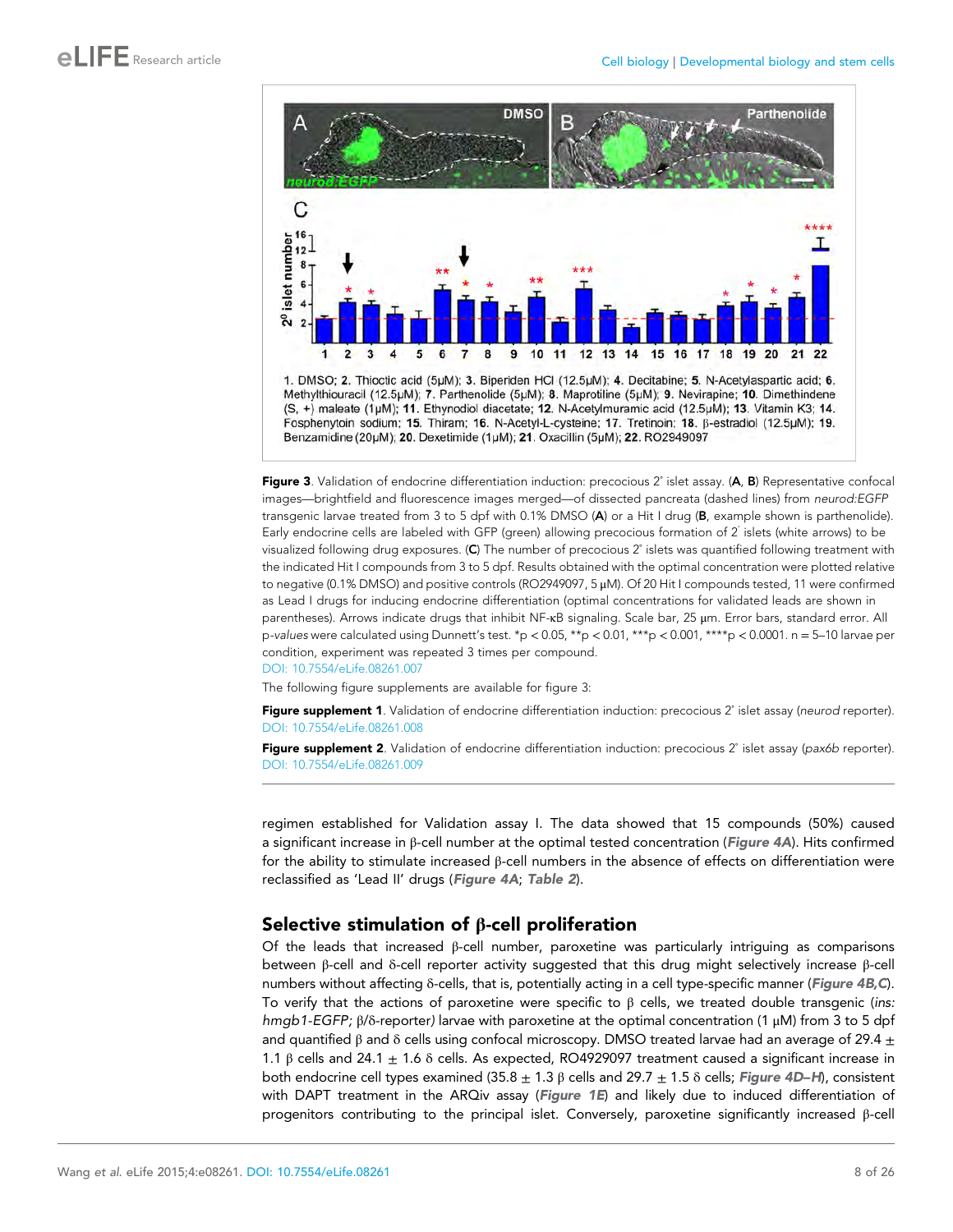|    | Drug name                                                | $>2^\circ$ islet #       | ARQiv (µM)*    | $>2^\circ$ islet (µM)* |
|----|----------------------------------------------------------|--------------------------|----------------|------------------------|
| 1  | N-Acetylmuramic acid                                     | $+++$                    | 0.5            | 12.5                   |
| 2  | Methylthiouracil                                         | $^{++}$                  | 0.25           | 12.5                   |
| 3  | Dimethindene (S, +) maleate                              | $^{++}$                  | 1              | 1                      |
| 4  | Thioctic acid                                            | $+$                      | 0.5            | 5                      |
| 5  | Biperiden HCl                                            | $+$                      | 1              | 12.5                   |
| 6  | Parthenolide                                             | $+$                      | $\overline{4}$ | 5                      |
| 7  | Maprotiline                                              | $^{+}$                   | 0.5            | 5                      |
| 8  | Estradiol diacetate → Beta-estradiol                     | $^{+}$                   | 1              | 12.5                   |
| 9  | Oxacillin                                                | $^{+}$                   | 1              | 5                      |
| 10 | Benzamidine                                              | $+$                      | 0.125          | 20                     |
| 11 | Dexetimide                                               | $+$                      | 1              | 1                      |
| 12 | Decitabine                                               |                          | 0.5            | n/a                    |
| 13 | N-Acetylaspartic acid                                    | <u>.</u>                 | 4              | n/a                    |
| 14 | Nevirapine                                               |                          | 0.25           | n/a                    |
| 15 | Ethynodiol diacetate                                     |                          | 0.25           | n/a                    |
| 16 | Vitamin K3                                               |                          | 0.25           | n/a                    |
| 17 | Fosphenytoin sodium                                      | $\overline{\phantom{0}}$ | 0.25           | n/a                    |
| 18 | Thiram                                                   |                          | 0.5            | n/a                    |
| 19 | BOC-S-acetaminomethyl-L-cysteine→<br>N-Acetyl-L-cysteine |                          | 0.5            | n/a                    |
| 20 | Tretinoin                                                |                          | 0.25           | n/a                    |
| 21 | lodine                                                   | nd                       | 0.25           | nd                     |
| 22 | Bayberry wax                                             | nd                       | 0.25           | nd                     |
| 23 | 1,5-Bis (succinimidooxycarbonyloxy)<br>pentane           | nd                       | 0.5            | nd                     |

<span id="page-8-0"></span>Table 1. Lead I drugs: inducers of endocrine differentiation

The 23 Hit I drugs are listed. 20 were tested for induction of endocrine differentiation, that is, precocious 2° islet formation. Compounds are ordered according to the results of the validation screen, 11 drugs were confirmed as leads (++ = p < 0.01′; + = p < 0.05), 9 failed (−). \*optimal response concentration for the ARQiv and validation screens.  $n/a$ : not applicable; nd: not determined,  $n = 5$ –10 larvae per condition, experiment repeated 3 times. [DOI: 10.7554/eLife.08261.010](http://dx.doi.org/10.7554/eLife.08261.010)

numbers (37.1  $\pm$  1.4, p < 0.01) but had no effect on  $\delta$  cells (23.0  $\pm$  1.1, p = 0.57) ([Figure 4D](#page-9-0)–[H](#page-9-0)). This result suggests that it is possible to increase β-cell mass without incurring concomitant increases in other endocrine compartments, an important finding with respect to the development of targeted therapies.

### Mechanism of action studies

One of the central advantages of screening clinically approved drugs is that molecular mechanisms of action are typically well characterized. Thus, having validated several compounds for the capacity to induce endocrine differentiation (Table 1) and/or β-cell proliferation ([Table 2](#page-11-0)), we next sought to investigate whether shared mechanisms of action were implicated between drugs eliciting the same effect on pancreatic biology, that is, among compounds within the Lead I or Lead II sets.

### NF-κB signaling regulates endocrine differentiation

Two of the 11 drugs in the 'Lead I' set, thioctic acid and parthenolide, are known inhibitors of the NFκB signaling pathway ([Ying et al., 2010](#page-25-0); [Ghantous et al., 2013](#page-22-0)). This inspired us to ask whether these drugs enhance endocrine differentiation by modulating NF-κB signaling. In quiescent cells, the NF-κB complex is sequestered in the cytoplasm and associates with inhibitory IκB proteins ([Schmitz et al., 2004](#page-24-0)).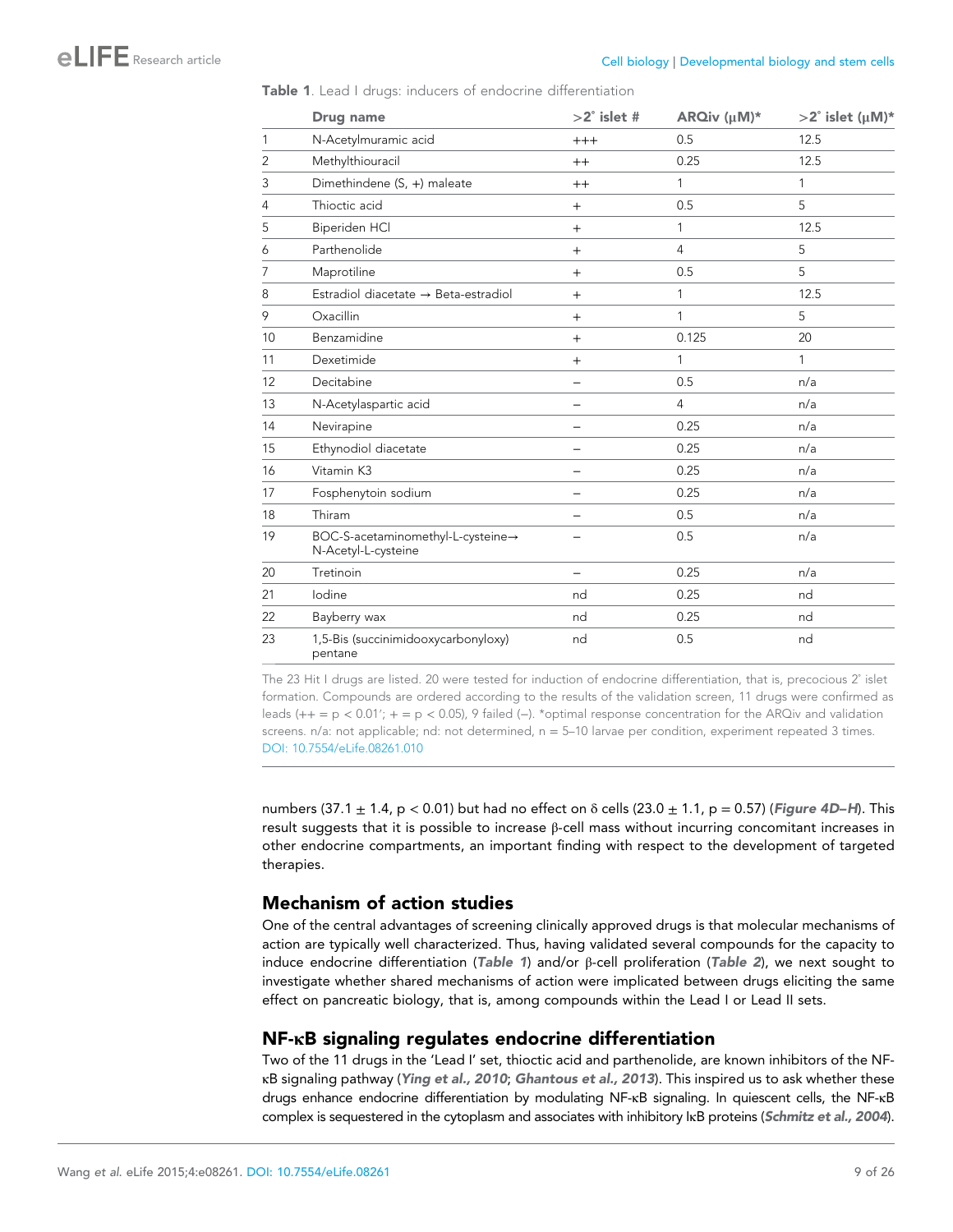<span id="page-9-0"></span>

1. DMSO; 2. Promethazine HCl (1µM); 3. Benzalkonium Cl; 4. Pasiniazid (1µM); 5. Amcinonide (5µM); 6. Chloroacetoxyquinoline; 7. Acyclovir; 8. NCS-382 (1µM); 9. Diphenhydramine; 10. Paroxetine HCl (1µM); 11. Reserpine; 12. Resorcinol Monoacetate; 13. Khellin; 14. Thioctic acid (5µM); 15. Biperiden HCl; 16. Butenafine HCl; 17. Promazine HCl (10µM); 18. D-Gluconic acid calcium (25µM); 19. Decitabine (25µM); 20. Phenothrin; 21. Nomifensin Maleate; 22. Amitriptyline (1µM); 23. Ethopropazine HCl; 24. N-Acetylaspartic Acid (1µM); 25. Nevirapine (25µM); 26. Ethynodiol diacetate (1µM); 27. Vitamin K3; 28. Fosphenytoin sodium; 29. Thiram; 30. N-Acetyl-L-cysteine; 31. Tretinoin (1µM); 32. RO4929097.



Figure 4. Validation of increased β-cell proliferation: cell counts. (A) Quantification of β-cell numbers following incubation of *ins:hmgb1-EGFP* transgenic larvae from 3 to 5 dpf in one of 30 Hit compounds, 0.1% DMSO, or the Notch inhibitor RO4929097 (5 μM). 15 compounds were confirmed as Lead II drugs for increasing β-cell numbers. Arrows indicate drugs that enhance serotonin signaling. (B, C) ARQiv screen data for paroxetine: box plots of β cells (B) and δ cells (C) suggest a β cell-specific effect—that is, a dose–response in YFP but not RFP signal (dashed line, single polynomial curve fit). (D) Numbers of δ cells (red bars) and β cells (green bars) were quantified following treatment with paroxetine, 0.1% DMSO, or RO4929097. Increased β-cell numbers were Figure 4. continued on next page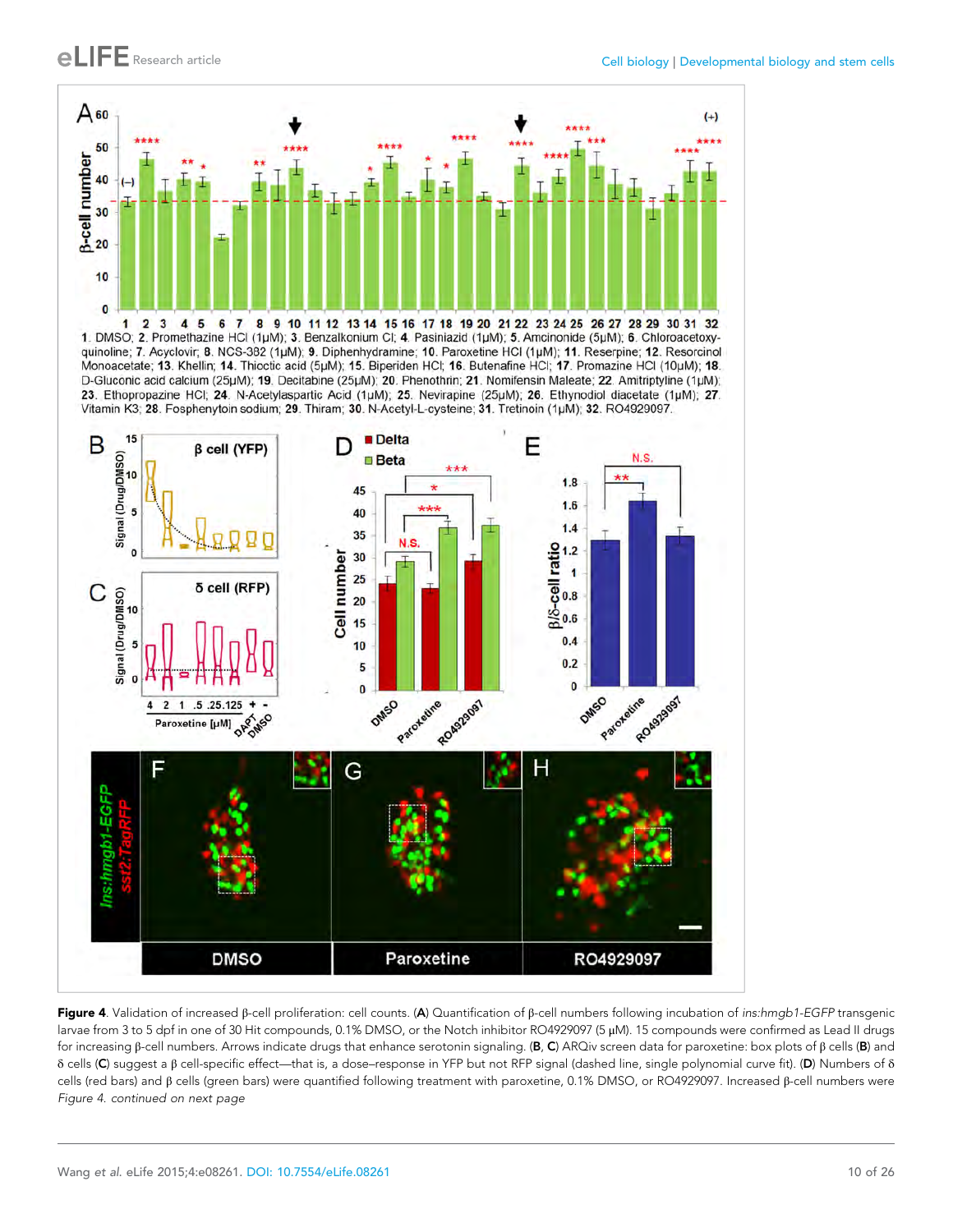

#### Figure 4. Continued

seen following paroxetine and RO4929097 treatments. However, only RO4929097 increased both β and δ cells. (E) Ratio of the number of β cells to δ cells, which confirms that the number of  $\beta$  cells increases following paroxetine treatment relative to  $\delta$  cells, suggesting cell-type selective effects. Error bars, standard error. n = 5-10 larvae per condition, experiment was repeated 2-3 times per compound. (F-H) Representative z-projection confocal images of the principal islets in dissected pancreata (post-paraformaldehyde fixation) fromTg(ins:hmgb1-EGFP; β/δ-reporter) triple transgenic lines treated with DMSO (F), paroxetine (G), or RO4929097 (H). Shown are EGFP<sup>+</sup> β-cell nuclei (green) and TagRFP<sup>+</sup> δ cells (red); note, PhiYFP in the β/δ-reporter line does not withstand fixation, allowing 'clean' labeling of β-cell nuclei with EGFP. In addition, apparent overlap between the β-cell and δ-cell markers (i.e., occasional 'yellow' cells) is an artifact of z-projection images shown in 2D format. For clarity, the inset panels show a single z-slice image of partial islet showing no co-localization of cell type specific reporters. All p-values were calculated using Dunnett's test. \*p < 0.05, \*\*p < 0.01, \*\*\*p < 0.001, \*\*\*\*p < 0.0001. N.S., non-significant. Scale bar, 10 μm.

[DOI: 10.7554/eLife.08261.011](http://dx.doi.org/10.7554/eLife.08261.011)

Activation of NF-κB signaling leads to kinase-dependent phosphorylation and degradation of IκB, allowing NF-KB to translocate to the nucleus and regulate target-gene transcription ([Schmitz et al., 2004](#page-24-0)). Despite having different molecular targets, thioctic acid and parthenolide both block NF-κB nuclear translocation ([Ying et al., 2010](#page-25-0); [Ghantous et al., 2013](#page-22-0)). To further validate the NF-κB pathway as a target for stimulating endocrine differentiation, we used two other compounds, not present in our chemical library, but known to inhibit NF-κB signaling at different steps in the pathway: NF-κB inhibitor II (NFκBi-II) blocks the target transcription without affecting IκB degradation ([Shin et al., 2004](#page-24-0)); and NF-κB I inhibitor III (NFκBi-III) inhibits cytokine-stimulated NF-κB activation ([Lee et al., 2005](#page-23-0)). Neurod:GFP larvae were used to determine effects on 2˚ islet appearance following incubation (3–5 dpf) with either NFκBi-II (1 μM) or NFκBi-III (10 μM). Initial working concentrations of these compounds were based on previous studies ([Shin et al., 2004](#page-24-0); [Lee et al., 2005](#page-23-0)). Dosages were then decreased until concentrations that did not induce morphological defects were defined. Treated larvae showed significant increases in the 2° islet number with both NFKB inhibitors ([Figure 5A–D](#page-12-0)). From this work, it is clear that targeting multiple steps in the NF-κB signaling pathway results in precocious 2˚ islet formation, and therefore, β-cell neogenesis. Using a previously characterized NF-κB reporter transgenic line, Tg(6xNFκB: EGFP)nc1 ([Kanther et al., 2011](#page-23-0)), we confirmed that 2-day treatments (3–5 dpf) with thioctic acid, parthenolide, as well as NF-κB inhibitors II and III dramatically reduced NF-κB reporter activity in the pancreas and globally ([Figure 5](#page-12-0)-[figure supplement 1](#page-12-0)). We next sought to confirm that NF-κB inhibition could induce endocrine differentiation. Larvae from the pan-endocrine reporter line, neurod:EGFP ([Figure 5A](#page-12-0)–[C](#page-12-0)), showed a significant increase in 2° islet number when treated with either inhibitor. This result clearly demonstrates that targeting the NF-κB signaling pathway results in precocious 2˚ islet formation, thus, β-cell neogenesis through induction of endocrine differentiation.

Having established that NF-κB is involved in the regulation of endocrine differentiation, we sought to identify which pancreatic cell types are actively undergoing NF-κB signaling during development. To do so, pancreata from double transgenic fish carrying NF-κB and Notch pathway reporters (6xNFκB:EGFP; tp1:hmgb1-mCherry) ([Parsons et al., 2009](#page-24-0); [Kanther et al., 2011](#page-23-0)) were imaged using confocal microscopy. We found that the NF-κB reporter signal (GFP) overlapped with the Notchpathway dependent signal (mCherry) at 5 dpf ([Figure 5D,D](#page-12-0)′). This indicates that NF-κB signaling is active in Notch-responsive progenitors that line the pancreatic duct, consistent with a novel role for the NF-κB pathway in endocrine differentiation. Of note, NF-κB inhibition did not appear to reduce Notch-reporter expression ([Figure 5](#page-12-0)—[figure supplement 1A](#page-12-0)–[E](#page-12-0)), a result requiring further characterization.

### Serotonergic signaling stimulates β-cell proliferation

A potential shared mechanism of action among Lead II compounds was revealed by the fact that paroxetine and amitriptyline ([Figure 4A](#page-9-0), compounds 10 and 22, arrows; [Table 2](#page-11-0)) are both predicted to increase serotonergic signaling ([Dechant and Clissold, 1991](#page-22-0); [Boyer and Feighner, 1992](#page-22-0)) ([Sangdee and Franz, 1979](#page-24-0)). Clinically, both drugs are used as antidepressants. Paroxetine is a selective serotonin reuptake inhibitor (SSRI), thereby increasing extracellular serotonin concentration. Amitriptyline inhibits reuptake of both norepinephrine and serotonin.

We hypothesized that these drugs regulated  $\beta$  cells by mediating serotonergic signaling. To test this hypothesis, we evaluated fluoxetine, another SSRI, and serotonin itself. β cells were quantified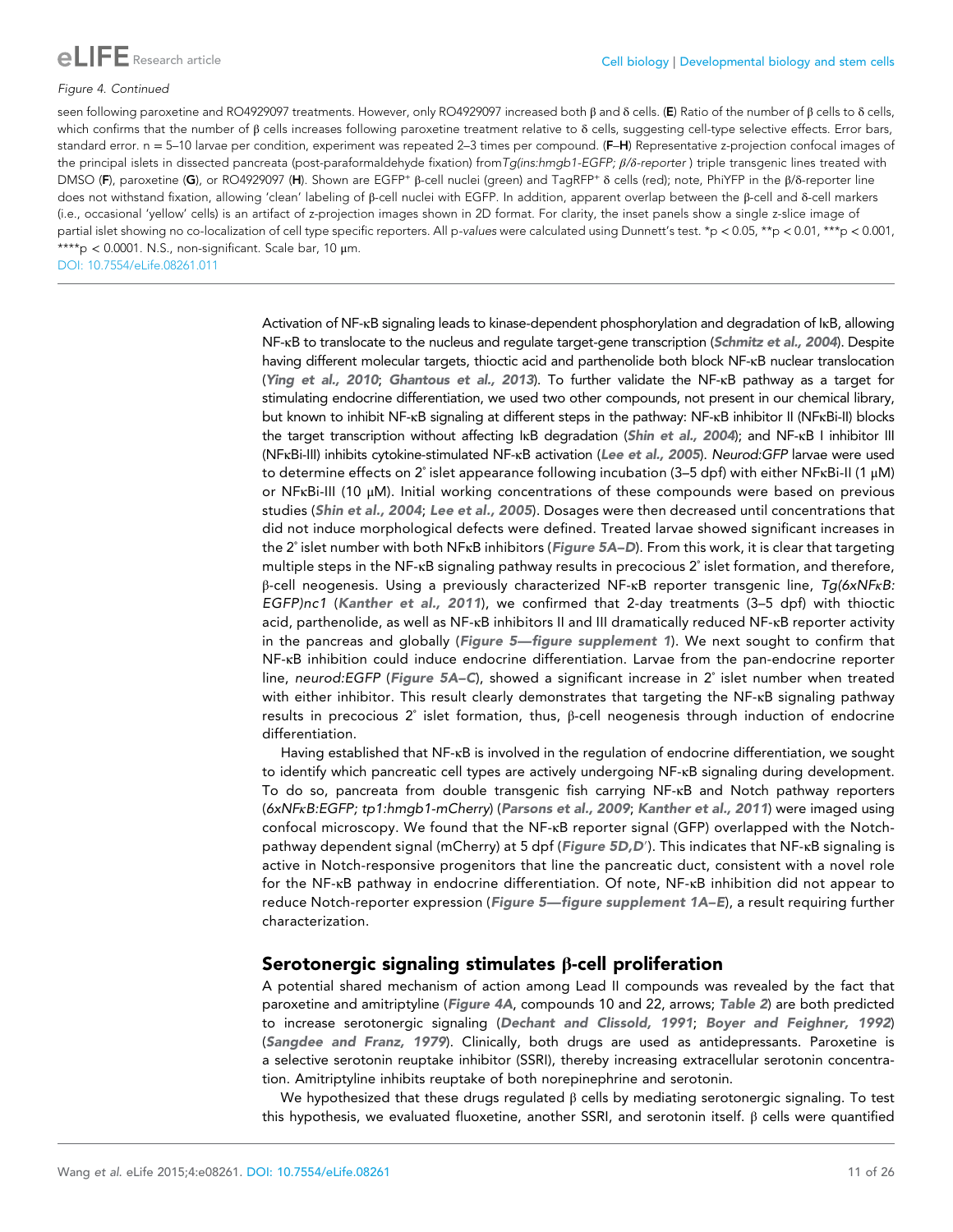#### <span id="page-11-0"></span>Table 2. Lead II drugs: increased β-cell number

|                | Drug name                                                   | $> \beta$ -cell #        | ARQiv (µM)*    | $> \beta$ -cell (µM)* |
|----------------|-------------------------------------------------------------|--------------------------|----------------|-----------------------|
| $\mathbf{1}$   | Promethazine HCl                                            | $+++++$                  | 0.125          | $\mathbf{1}$          |
| $\overline{2}$ | Paroxetine HCI                                              | $+++++$                  | $\overline{4}$ | $\mathbf{1}$          |
| 3              | <b>Biperiden HCI</b>                                        | $+++++$                  | $\mathbf{1}$   | 12.5                  |
|                | Decitabine                                                  | $+++++$                  | 0.5            | 25                    |
| 5              | Amitriptyline                                               | $++++$                   | 2              | 1                     |
| 6              | N-Acetylaspartic acid                                       | $++++$                   | $\overline{4}$ | $\mathbf{1}$          |
|                | Nevirapine                                                  | $+++++$                  | 0.25           | 25                    |
| 8              | Tretinoin                                                   | $+++++$                  | 0.25           | $\mathbf{1}$          |
| 9              | Ethynodiol diacetate                                        | $++++$                   | 0.25           | $\mathbf{1}$          |
| 10             | Pasiniazid                                                  | $^{++}$                  | $\overline{2}$ | $\mathbf{1}$          |
| 11             | <b>NCS-382</b>                                              | $^{++}$                  | 0.25           | $\mathbf{1}$          |
| 12             | Amcinonide                                                  | $^{+}$                   | 0.25           | 5                     |
| 13             | Thioctic acid                                               | $^{+}$                   | 0.5            | $\overline{5}$        |
| 14             | Promazine HCI                                               | $\ddot{}$                | 4              | 10                    |
| 15             | D-Gluconic acid calcium salt                                | $\ddot{}$                | $\overline{2}$ | 25                    |
| 16             | Benzalkonium chloride                                       | $\equiv$                 | $\overline{2}$ | n/a                   |
| 17             | Chloroacetoxyquinoline                                      | $\equiv$                 | 0.125          | n/a                   |
| 18             | Acyclovir                                                   |                          | $\overline{2}$ | n/a                   |
| 19             | Diphenhydramine                                             | $\overline{\phantom{0}}$ | 0.5            | n/a                   |
| 20             | Reserpine                                                   | $\equiv$                 | $\overline{2}$ | n/a                   |
| 21             | Resorcinol monoacetate                                      |                          | $\overline{2}$ | n/a                   |
| 22             | Khellin                                                     | $\overline{\phantom{0}}$ | $\overline{2}$ | n/a                   |
| 23             | <b>Butenafine HCI</b>                                       | $\overline{\phantom{0}}$ | 0.5            | n/a                   |
| 24             | Phenothrin                                                  | $\overline{\phantom{0}}$ | 0.25           | n/a                   |
| 25             | Nomifensin maleate                                          |                          | $\overline{2}$ | n/a                   |
| 26             | Ethopropazine HCl                                           | $\overline{\phantom{0}}$ | $\mathbf{1}$   | n/a                   |
| 27             | Fosphenytoin sodium                                         |                          | 0.25           | n/a                   |
| 28             | Thiram                                                      |                          | 0.5            | n/a                   |
| 29             | Vitamin K3                                                  |                          | 0.25           | n/a                   |
| 30             | BOC-S-acetaminomethyl-L-cysteine →<br>N-Acetyl-L-cysteine** |                          | 0.5            | n/a                   |
| 31             | RIAA 94                                                     | nd                       | 0.5            | nd                    |
| 32             | Trientine                                                   | nd                       | $\mathbf{1}$   | nd                    |
| 33             | Beta propiolactone                                          | nd                       | $\overline{c}$ | nd                    |
| 34             | Emodic acid                                                 | nd                       | 0.5            | nd                    |

All 23 Hit II drugs (non-shaded), as well as 2 Hit I validated compounds with high SSMD values (shaded light gray), and 9 Hit I 'fails' (shaded dark gray), are listed. The top 30 drugs were tested for increased β-cell numbers: 15 were validated as leads (++++ = p < 0.0001; +++ = p < 0.001; ++ = p < 0.01; + = p < 0.05), 15 failed (−). \*optimal response concentration for the ARQiv and validation screens; \*\*substituted compound due to availability issues;  $n/a$ : not applicable; nd: not determined.  $n = 5-10$  larvae per condition, experiment repeated 2-3 times. [DOI: 10.7554/eLife.08261.012](http://dx.doi.org/10.7554/eLife.08261.012)

following a 2-day exposure (3–5 dpf) to fluoxetine (25  $\mu$ M) or serotonin (25  $\mu$ M). Both treatments displayed a significant increase in β-cell numbers (fluoxetine,  $42.6 \pm 2.0$ ; serotonin,  $45.7 \pm 2.5$ ; DMSO, 33.7  $\pm$  1.2) suggesting that elevated serotonergic signaling promotes β-cell proliferation ([Figure 6A](#page-13-0)).

To verify effects on cell division, we combined SSRI treatments with 5-ethynyl-2′-deoxyuridine (EdU), a thymidine analog that labels proliferating cells ([Salic and Mitchison, 2008](#page-24-0)). We used another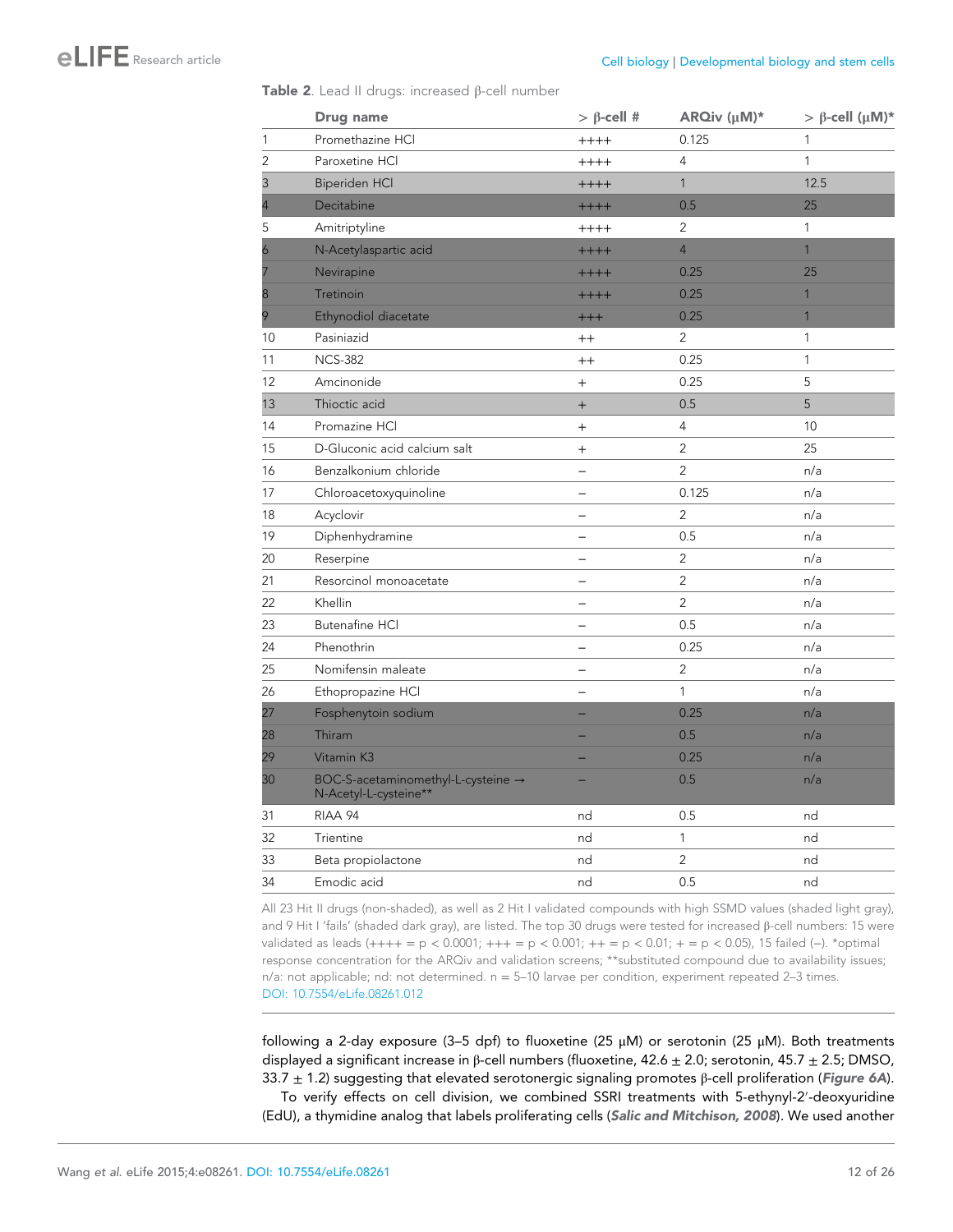<span id="page-12-0"></span>



[DOI: 10.7554/eLife.08261.013](http://dx.doi.org/10.7554/eLife.08261.013)

The following figure supplement is available for figure 5:

Figure supplement 1. Thioctic acid and parthenolide inhibit NF-κB signaling. [DOI: 10.7554/eLife.08261.014](http://dx.doi.org/10.7554/eLife.08261.014)

transgenic line labeling β-cell nuclei with GFP, Tg(ins:hmgb1-EGFP)jh10, to facilitate quantification of EdU-labeled cells. Larvae were exposed to compounds and EdU for 2 days (3–5 dpf), then fixed and sectioned for imaging. As expected, the results show increased numbers of β cells in principal islets of larvae treated with paroxetine  $(37.1 + 1.2)$  and RO4929097  $(44.1 + 2.2)$ , relative to DMSO  $(29.7 + 1.4)$ ; [Figure 6B](#page-13-0)). Increased numbers of proliferating (EdU<sup>+</sup>) β cells were also observed for both paroxetine and RO4929097 ([Figure 6B](#page-13-0), EdU<sup>+</sup>). However, when adjusted for absolute numbers of β cells, only paroxetine-treated larvae showed a significantly higher percentage EdU<sup>+</sup> β cells (23.7  $\pm$  2.7%, vs 11.0  $± 1.5%$  and 15.6  $± 2.1%$  for DMSO and RO4929097, respectively; Figure 6C-F). Combined with our data suggesting paroxetine acts directly on  $\beta$  cells ([Figure 4B–F](#page-9-0)), these results strongly suggest that enhanced serotonergic signaling promotes proliferation of  $\beta$  cells.

Serotonin is known to be expressed in human ([Eriksson et al., 2014](#page-22-0)) and mouse ([Kim et al., 2010](#page-23-0); [Ohara-Imaizumi et al., 2013](#page-23-0)) islets and is implicated in regulating β-cell proliferation during pregnancy ([Kim et al., 2010](#page-23-0)) and glucose-stimulated insulin secretion ([Ohara-Imaizumi et al., 2013](#page-23-0)). Others have shown that serotonin influences insulin secretion ([Isaac et al., 2013](#page-23-0)), and consequently glucose levels. In different model systems, elevated glucose levels have been shown to impact β-cell proliferation ([Porat et al., 2011](#page-24-0)) and differentiation ([Maddison and Chen, 2012](#page-23-0)). We wanted to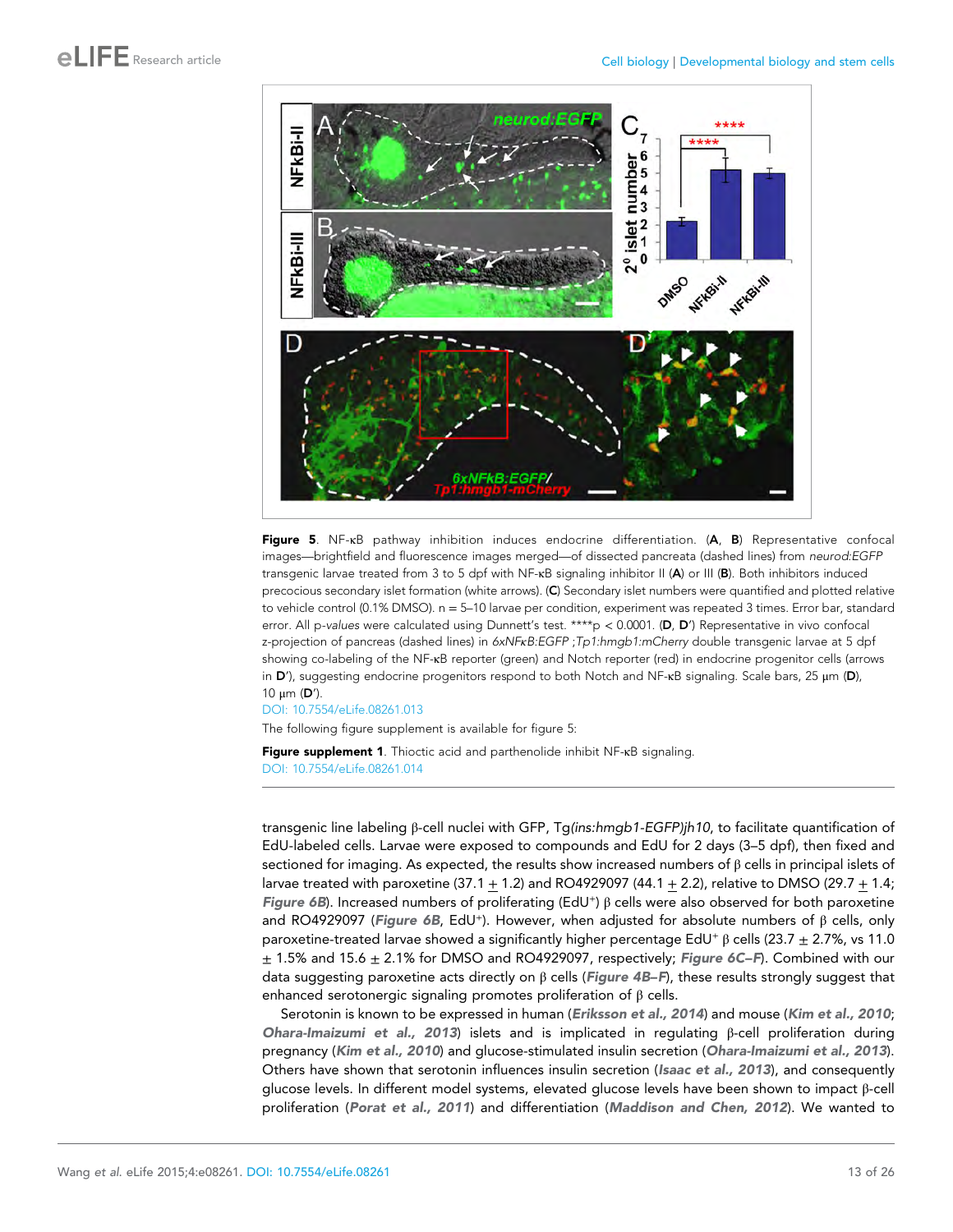<span id="page-13-0"></span>

Figure 6. Serotonin signaling stimulates β-cell proliferation in a cell type-specific manner. (A) β-cell quantification following 25 μM serotonin or 25 μM fluoxetine treatment of ins:hmgb1-eGFP transgenic larvae from 3 to 5 dpf indicates enhanced serotonin signaling increases β-cell numbers in zebrafish larvae. (B) β-cell quantification in the principal islet (All) and the number of EdU-labeled β cells (EdU<sup>+</sup>) are plotted following treatments with EdU and either DMSO, 1 μM paroxetine, or 5 μM RO4929097. More β cells overall, and more EdU<sup>+</sup> β cells, are observed with 1 μM paroxetine and 5 μM RO4929097 treatments, suggesting effects on β-cell proliferation. (C) Plot of EdU<sup>+</sup> β cells as a percentage all β cells shows that paroxetine treatment stimulates β-cell proliferation, whereas Notch inhibition Figure 6. continued on next page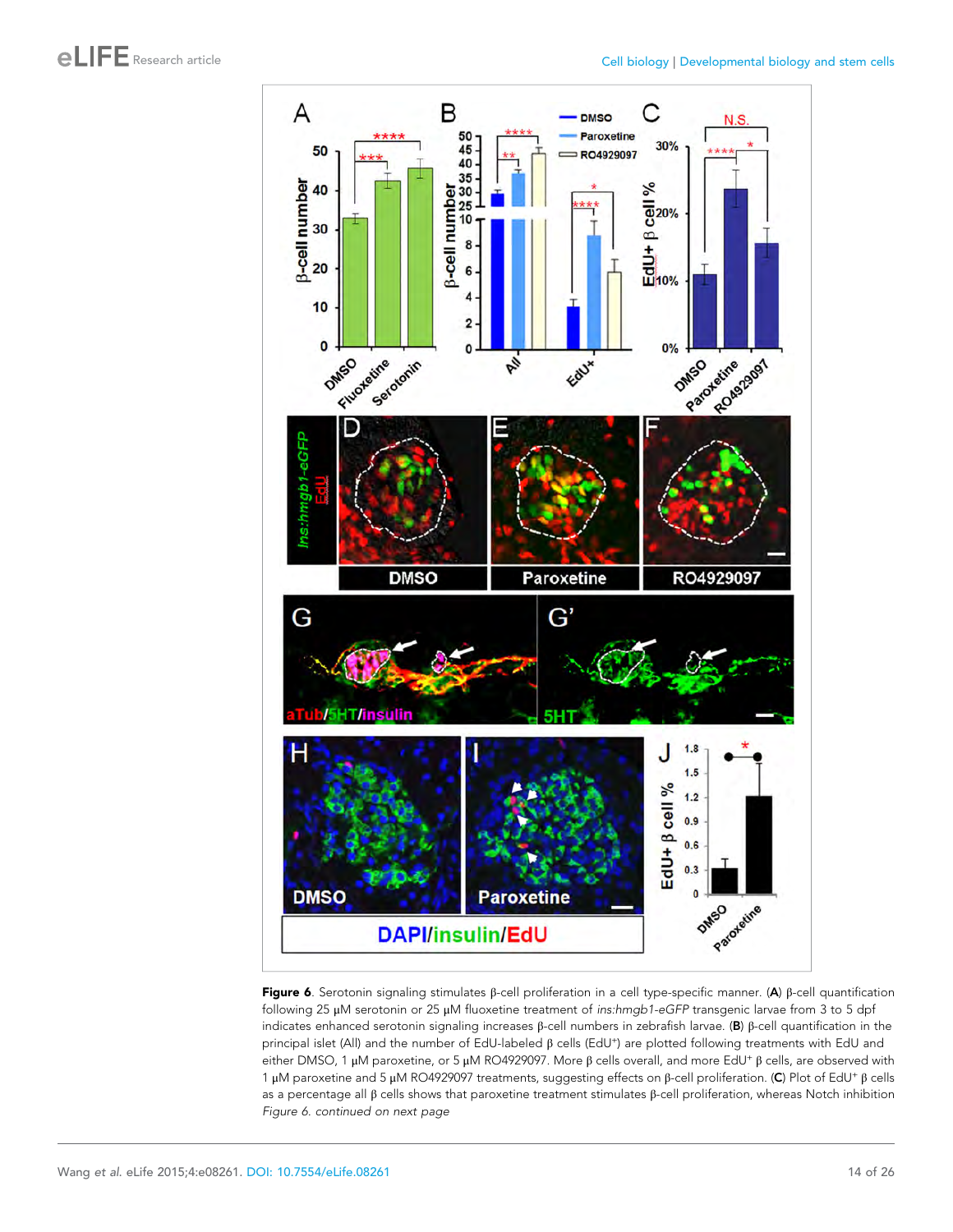#### <span id="page-14-0"></span>Figure 6. Continued

does not. Error bars, standard error. (D–F) Single-plane confocal fluorescence images of ins:hmgb1-eGFP islets (dashed lines) treated with EdU and either DMSO (D), 1 μM paroxetine (E), or 5 μM RO4929097 (F)—β cell nuclei (green); EdU<sup>+</sup> cells (red); double-labled EdU<sup>+</sup> β cells (yellow). Scale bar, 10 μm. n = 5–10 larvae per condition, experiment was repeated 3 times. (G, G′) Confocal images of immunostained adult zebrafish pancreas indicate that serotonin signaling is active in islets (white arrows, islets indicated by dashed lines). aTub: acetylated tubulin (red); 5HT (5-hydoxytryptamine): serotonin (green); insulin (magenta). Scale bar, 10 μm. (H, I) Confocal images of adult zebrafish pancreas following injections with EdU and either DMSO (H) or 1 mM paroxetine (I), and immunostained as indicated. (J) Plot of EdU<sup>+</sup> β cells as a percentage all β cells shows that paroxetine treatment stimulates β-cell proliferation in adult zebrafish. Error bars, standard deviation. n = 3-5 adult fish per condition, experiment was repeated 3 times. All p-values were calculated using Dunnett's test. \*p < 0.05, \*\*p < 0.01, \*\*\*p < 0.001, \*\*\*\*p < 0.0001. [DOI: 10.7554/eLife.08261.015](http://dx.doi.org/10.7554/eLife.08261.015)

The following figure supplements are available for figure 6:

Figure supplement 1. Amcinonide increases  $β$ -cell mass by inducing hyperglycemia. [DOI: 10.7554/eLife.08261.016](http://dx.doi.org/10.7554/eLife.08261.016)

Figure supplement 2. Paroxetine injection stimulates β-cell proliferation in mice. [DOI: 10.7554/eLife.08261.017](http://dx.doi.org/10.7554/eLife.08261.017)

know, therefore, whether serotonin signaling directly affects β-cell proliferation in zebrafish larvae or whether its impact is mediated through increased glucose levels. Using a colorimetric assay to quantify larval glucose levels, paroxetine incubation from 3 to 5 dpf demonstrated no effect on larval glycemia—albeit transient increases on days 1 or 2 of treatment cannot be excluded. Indeed of all leads tested, only the glucocorticoid amcinonide significantly elevate glucose levels (Figure 6—figure supplement 1). Thus, we conclude that serotonin promotes increased  $\beta$ -cell numbers independent from affecting glucose levels.

Although serotonin was shown to be present in a subpopulation of cells in the zebrafish intestine, no report has been made regarding its localization in the adult zebrafish pancreas ([Uyttebroek et al.,](#page-24-0) [2010](#page-24-0), [2013](#page-24-0)). Using a validated serotonin antibody ([Uyttebroek et al., 2010](#page-24-0)), we found this molecule localized to adult pancreatic islets ([Figure 6G,G](#page-13-0)'). Immunolabeling was evident along a serotonergic nerve that appeared to innervate the pancreas (indicated by overlap with anti-tubulin staining, that is, 'yellow' regions in merged image, Figure  $6G$ ) and was also consistent with possible expression within  $β$  cells (overlap with insulin, compare [Figure 6G,G](#page-13-0)<sup>'</sup>). The observed expression pattern for serotonin is consistent with immunohistochemistry data from human pancreatic tissue and mammalian model systems. To test if serotonergic signaling also enhances proliferation in the adult zebrafish, we injected mature fish (>3 month old) with a 20 μl mixture of paroxetine (1 mM) and EdU (25 μM) every other day for 10 days (5 injections), followed by an injection of EdU alone on day 12. Fish were sacrificed on day 14 and pancreata sectioned and immunostained for insulin and EdU. The data show a significant increase in EdU<sup>+</sup>/insulin<sup>+</sup> cells in paroxetine-treated fish (3.7-fold,  $p < 0.05$ ; [Figure 6H](#page-13-0)–[J](#page-13-0)). Finally, to check if the effect of paroxetine is conserved in mammals, we performed intraperitoneal injections of paroxetine (15 mg/kg) in young mice daily from the age of postnatal day 6 (P6). EdU intraperitoneal injections (60 μg per injection) were carried out every other day from P8. Pancreata were then collected at P14 and P21 for staining of  $β$  cells (Nxk6.1 antibody) and EdU. The data showed a significant increase in β-cell proliferation in paroxetine-treated animals at P14 (DMSO control: 11.2 + 0.4%, n = 4 animals; paroxetine:  $13.8 + 0.4$ %, n = 5 animals, p < 0.0001) and P21 (DMSO:  $14.8 + 0.5$ %,  $n = 5$  animals; paroxetine: 18.06 + 0.4%,  $n = 7$  animals,  $p < 0.0001$ ; Figure 6—figure supplement 2). Combined with prior observations in pregnant mice ([Kim et al., 2010](#page-23-0)), our data are consistent with serotonergic signaling playing an evolutionarily conserved role in regulating β-cell proliferation in the pancreas.

### **Discussion**

We have established a versatile and sensitive platform for true high-throughput drug discovery in whole-organisms that is applicable to a wide range of in vivo reporter-based assays. We leveraged the high-throughput capacity afforded by ARQiv to reduce false-call rates using qHTS principles—that is, titration-based primary screening ([Inglese et al., 2006](#page-23-0)). To our knowledge, this is the first time qHTS has been applied to whole-organism drug discovery utilizing a vertebrate model system. We were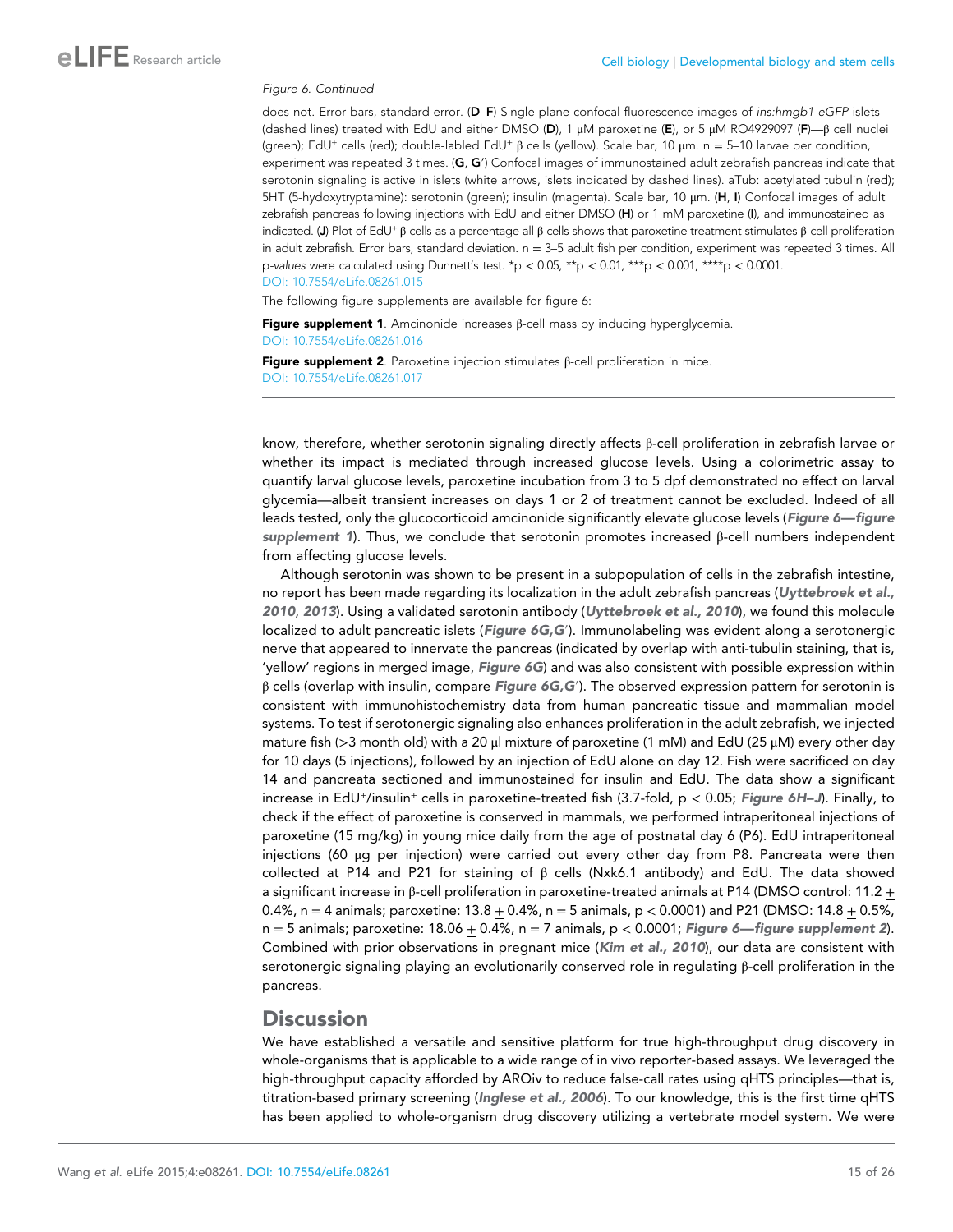motivated to utilize this approach as our chemical library, the JHDL, was assembled to 'repurpose' existing drugs for new disease targets ([Shim and Liu, 2014](#page-24-0)). Thus, a primary goal was to reveal the maximal number of novel therapeutic opportunities afforded by the JHDL, an endpoint which qHTS facilitates by reducing false negatives. Our screen was specifically designed to identify compounds that elevated transgenic insulin reporter activity in larval zebrafish. More specifically, we wanted to find drugs that increased pancreatic β-cell mass, thus, possible new therapeutics for ameliorating β-cell paucity in diabetic patients. To create a platform capable of handling high-throughput volumes, we combined ARQiv with a customized robotic workstation (Hudson Robotics) and the COPAS-XL system (Union Biometrica), which we termed 'ARQiv-HTS'. Using this system, automated quantification of YFP reporter activity (i.e., β-cell numbers) in more than a half-million transgenic larvae resulted in the identification of 177 hit candidates. Secondary assays on a subset of prioritized hit candidates validated the majority of lead drugs tested as being able to increase β-cell numbers by induction of endocrine differentiation and/or stimulation β-cell proliferation.

Compared with our prior manual screen ([Rovira et al., 2011](#page-24-0)), ARQiv-HTS significantly increased the number of hits implicated (177 vs 62) and leads validated (24 vs 6). This supports the hypothesis that combining automated large-scale assay platforms, such as ARQiv-HTS, with qHTS can add significant value to whole-organism drug discovery without increasing the time required for the primary screen ([Mathias et al., 2012](#page-23-0); [Hasson and Inglese, 2013](#page-23-0); [Rennekamp and Peterson, 2013](#page-24-0)). In terms of sensitivity, we estimate ARQiv was able to detect as few as ten additional β cells in the developing pancreas (e.g., from 30 to 40). We validated ∼62% of the hit compounds tested as leads (24 of 39, [Figure 2D](#page-5-0); [Tables 1, 2](#page-8-0)), a high hit-to-lead validation rate for HTS-based discovery systems ([Hann and Oprea, 2004](#page-23-0)). This supports the concept that whole-organism screening can overcome inefficiencies in HTS drug discovery, such as high false positive and lead compound attrition rates ([Giacomotto and Segalat, 2010](#page-23-0); [Mathias et al., 2012](#page-23-0)).

In support of our findings regarding candidate drugs, a recent manual screen of 883 compounds by the Stainier lab, implicated three pathways in promoting β-cell replication in larval zebrafish: retinoic acid (RA), glucocorticoids, and serotonin ([Tsuji et al., 2014](#page-24-0)). We identified several compounds in those categories as well and implicated an additional 11 mechanisms of action in affecting β-cell biology ([Supplementary files 1, 2](#page-21-0)). Importantly, their results support our interpretation of the data presented here regarding serotonergic signaling promoting β-cell replication. In our prior manual screen, we found that inhibition of RA signaling can maintain pancreatic progenitor cells in an undifferentiated state ([Rovira et al., 2011](#page-24-0); [Huang et al., 2014](#page-23-0)). Our results, and those of Tsuji et al., have now demonstrated another role for RA (e.g., tretinoin, compound #31, [Figure 4](#page-9-0)) in stimulating β-cell proliferation. Both studies also found that glucocorticoids induce β-cell proliferation (e.g., amcinonide, compound #5, [Figure 4](#page-9-0)) indirectly by elevating glucose levels ([Figure 6](#page-14-0)—[figure](#page-14-0) [supplement 1](#page-14-0)). Importantly, our screen also revealed a broader range of compound categories that potentially enhance β-cell mass ([Supplementary files 1, 2](#page-21-0)). Follow-up of these candidates could suggest multiple new mechanisms for increasing β-cell numbers. Such studies will be facilitated by knowledge of implicated mechanisms of action for most of the compounds in the JHDL. As an example, we explored the role of two mechanisms of action that were potentially shared between two lead drug subsets in regulating endocrine differentiation and β-cell proliferation. A third possibility, compounds stimulating a direct increase in insulin expression without changes in β-cell number remain to be evaluated.

The precocious islet assay we developed ([Parsons et al., 2009](#page-24-0); [Rovira et al., 2011](#page-24-0); [Ninov et al.,](#page-23-0) [2012](#page-23-0); [Huang et al., 2014](#page-23-0)) was used to confirm effects of Hit I compounds on endocrine differentiation ([Figure 3](#page-7-0), Figure 3-figure supplements 1, 2). Among 20 Hit I compounds tested, 11 were validated as Lead I drugs that promoted endocrine differentiation ([Table 1](#page-8-0)). It is possible that Lead I compounds stimulated endocrine progenitor proliferation as well, further experimentation will be required to test this. In follow-up studies, we sought to identify common molecular mechanisms of these drugs. Intriguingly, we found that two Lead I compounds, parthenolide and thioctic acid, inhibit the NF-κB pathway ([Ying et al., 2010](#page-25-0); [Ghantous et al., 2013](#page-22-0)). We subsequently verified that NF-κB signaling was active in pancreatic progenitors and defined a novel role for NF-κB signaling in regulating pancreatic development; inhibition of the pathway enhances endocrine differentiation. In keeping with this finding, NF-κB positively regulates expression of the pancreatic progenitor marker, SOX9, in human pancreatic cancer stem cells ([Sun et al., 2013](#page-24-0)). As we and others have shown, Sox9 is an important transcription factor in the maintenance of pancreatic progenitor cells under regulation of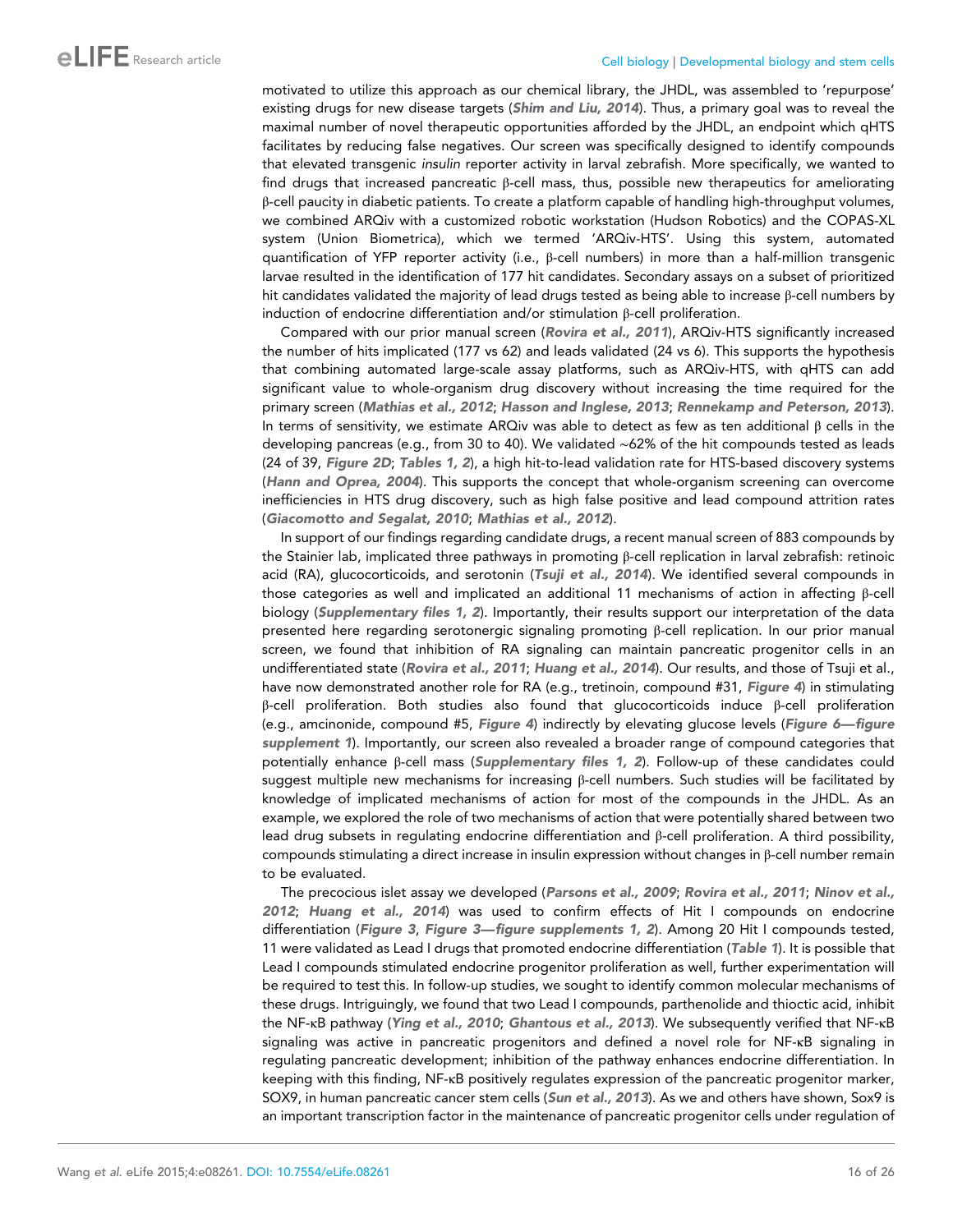Notch signaling ([Kopp et al., 2011](#page-23-0); [Manfroid et al., 2012](#page-23-0); [Shih et al., 2012](#page-24-0)). Moreover, a recent study shows that proinflammatory cytokines activate the Notch and NF-κB signaling pathways to promote endothelial transdifferentiation to a HSC fate, indicating a requirement for inflammatory regulation of stem cell numbers ([Espin-Palazon et al., 2014](#page-22-0)). Taken together, these data suggest a model where NF-κB and Notch signaling maintain transcriptional regulators essential for progenitor maintenance, including Sox9 and Hes/Hey genes, respectively ([Maniati et al., 2011](#page-23-0)).

We reasoned that compounds which increased  $β$ -cell numbers without concomitant effects on endocrine differentiation—that is, no evidence of precocious secondary islet formation—were acting to promote cell division. Accordingly, quantification of β cells within the principal islet was used to confirm 15 of 30 Hit II compounds as Lead II drugs for stimulating proliferation of  $β$  cells ([Figure 4A](#page-9-0)). In terms of mechanism of action, two serotonin reuptake inhibitors, paroxetine and amitriptyline ([Sangdee and Franz, 1979](#page-24-0); [Dechant and Clissold, 1991](#page-22-0)), were among the 15 leads promoting proliferation ([Table 2](#page-11-0)). As noted above, serotonin was also implicated in a recent manual screen for factors promoting β-cell proliferation in zebrafish ([Tsuji et al., 2014](#page-24-0)). However, unique to this study, our primary screen data suggested that paroxetine acts in a cell-type selective manner; increasing β-cell number without affecting δ cells ([Figure 4B–H](#page-9-0)). Paroxetine is a more SSRI ([Dechant and](#page-22-0) [Clissold, 1991](#page-22-0)), suggesting cell-specific proliferative effects may be mediated through serotonin. This intriguing possibility was tested further by assessing the effect of serotonin and another SSRI on β-cell numbers ([Figure 6A](#page-13-0)), confirmed by direct assessments of β-cell division using EdU labeling ([Figure 6B–F](#page-13-0)), and supported by expression of serotonin in pancreatic islets ([Figure 6G,G](#page-13-0)′). These data are in keeping with preferential uptake of serotonin in human  $β$  cells in vitro, and in the pancreas of non-human primates and rats ([Eriksson et al., 2014](#page-22-0)). We went on to show that paroxetine stimulated β-cell proliferation in both adult fish ([Figure 6H–J](#page-13-0)) and neonatal mice ([Figure 6](#page-14-0)—[figure](#page-14-0) [supplement 2](#page-14-0)). Serotonin signaling also increases β-cell mass and insulin secretion in pregnant mice ([Kim et al., 2010](#page-23-0); [Ohara-Imaizumi et al., 2013](#page-23-0)). It has been known for over a hundred and 50 years that the pancreas is well innervated. Consistent with a role for neuronal signaling in regulating pancreatic biology, we previously found that disruption of sympathetic innervation in mice leads to abnormal islet structure and loss of functional maturation ([Borden et al., 2013](#page-22-0)). Collectively, these findings strongly suggest that neurotransmitters may play significant roles in pancreatic development and β-cell proliferation.

Clinical associations between paroxetine and diabetes have been reported but are controversial, with evidence of both beneficial and detrimental effects ([Weber-Hamann et al., 2006](#page-24-0); [Paile-](#page-24-0)[Hyvarinen et al., 2007](#page-24-0); [Knol et al., 2008](#page-23-0); [Derijks et al., 2009](#page-22-0)). As roles for serotonin in β-cell function are also inconclusive ([Isaac et al., 2013](#page-23-0); [Ohara-Imaizumi et al., 2013](#page-23-0)), further study will be required to clarify whether serotonergic signaling is a viable therapeutic target for diabetic patients. In addition, neuromodulator drugs are known to be highly promiscuous ([Bianchi and Botzolakis, 2010](#page-22-0)), therefore, it will be important to test whether other neurotransmitter pathways also affect islet structure and/or β-cell proliferation. This is also emphasized by the fact that neuromodulators make up the largest subcategory among the 131 ARQiv Call compounds, which remain to be further evaluated (>20 compounds, first shaded set in [Supplementary file 2](#page-22-0)).

In summary, we present the first full-scale implementation of ARQiv-based whole-organism HTS. Like HCS methodologies ([Pardo-Martin et al., 2010](#page-24-0); [Rihel et al., 2010](#page-24-0); [Sanker et al., 2013](#page-24-0)), ARQiv can take advantage of the versatility afforded by a wide array of reporter-based transgenic resources to provide rapid quantitative phenotyping ([Walker et al., 2012](#page-24-0)). Thus, both screening strategies can surmount current 'biological validation' bottlenecks in drug discovery ([Mathias et al., 2012](#page-23-0)). HCS approaches are extremely powerful, providing multi-dimensional data that can be used to speed hit-to-lead transition times, rapidly gain mechanistic insights ([Rennekamp and Peterson, 2013](#page-24-0)), and identify promising new therapeutics ([Zon and Peterson, 2005](#page-25-0)). Unlike HCS approaches, ARQiv provides only single-dimension data, quantification of reporter levels—that is, no corresponding images. However, as we have demonstrated here, ARQiv can be coupled to robotics to push the boundaries of throughput for whole-organism drug discovery. Moreover, ARQiv can detect extremely subtle phenotypic changes (e.g., as few as ten additional  $\beta$  cells) using a completely non-subjective methodology ([Walker et al., 2012](#page-24-0)). The increase in throughput afforded by ARQiv-HTS has potent practical benefits, supporting HTS 'best practices' such as qHTS ([Inglese et al., 2006](#page-23-0)). By screening the JHDL at multiple concentrations, we substantially increased the number of hits implicated, thus, increasing our chances of identifying an optimal drug target for increasing β-cell mass. The majority of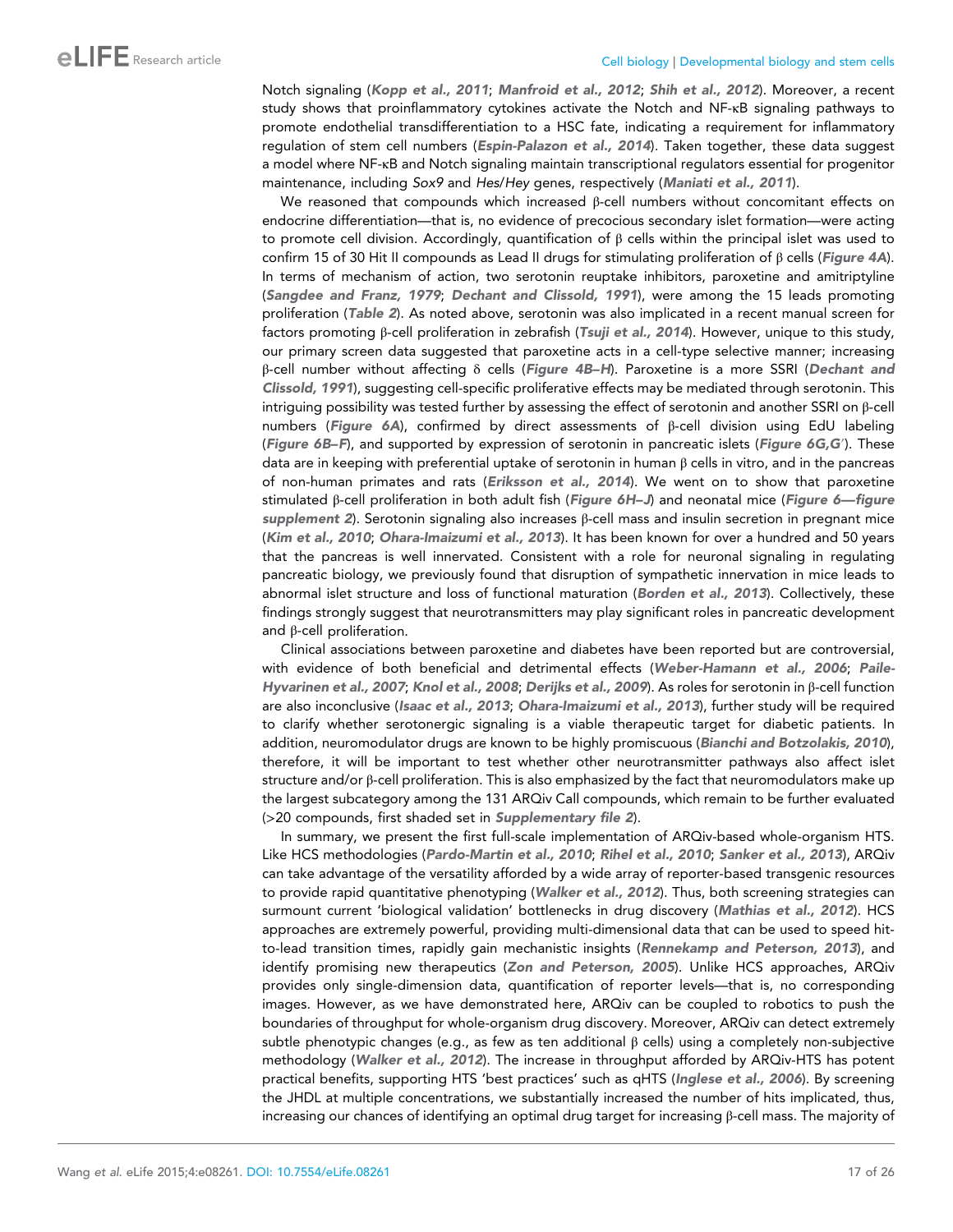the validated leads, 18 of 24 (75%), are already approved for use in humans, thus, facilitating relatively rapid clinical translation of these findings. Mechanism of action investigations revealed two important signaling pathways affecting β-cell biology: NF-κB was implicated in regulating endocrine differentiation, and serotonergic signaling was shown to selectively stimulate β-cell proliferation. Studies in human pancreatic cells could establish if the function of these pathways is conserved, better define the roles of inflammatory and neurotransmitter modulation in pancreatic biology, and help to determine the degree to which these findings have clinical relevance.

# Materials and methods

# Zebrafish transgenic lines

All studies were carried out in accordance with onsite ACUC protocols. All fish were maintained at 28.5˚C with a consistent 14:10 hr light: dark cycle. Transgenic lines used were Tg(ins:PhiYFP-2A-nsfB, sst2:TagRFP)lmc01 ('β/δ-reporter'; ([Walker et al., 2012](#page-24-0)), Tg(pax6b:GFP)ulg515 ([Delporte et al.,](#page-22-0) [2008](#page-22-0)), Tg(neurod:EGFP)nl1 ([Obholzer et al., 2008](#page-23-0)), Tg(6xNFκB:EGFP)nc1 ([Kanther et al., 2011](#page-23-0)), Tg (ins:hmgb1-EGFP)jh10 ([Parsons et al., 2009](#page-24-0)), Tg(tp1:hmgb1-mCherry)jh11 ([Parsons et al., 2009](#page-24-0)).

# Compound library

We screened the JHDL, a collection of 3348 compounds ([Chong et al., 2006b](#page-22-0); [Rovira et al., 2011](#page-24-0)). The majority of the compounds in the JHDL are approved for use in humans: 2290 drugs approved for use by the FDA or international counterparts, another 775 drugs at various stages in clinical trials, and 66 rare drug compounds. In some cases, an active pharmaceutical ingredient (i.e., drug) was included in more than one formulation as a separate compound. However, these were tallied as a single drug, giving a total of 3131 drugs included in the JHDL collection.

# ARQiv-HTS

The salient features of the primary screen performed here are described below. Additional details of the robotics-integrated ARQiv system and the methodologies we apply in pursuing whole-organism HTS in zebrafish larvae can be found here: ([White et al., 2015](#page-24-0)).

### Quality control

The 'robust' strictly standardized mean difference (SSMD\*) equation was used to assess quality:

$$
Z'=1-\frac{3(\sigma_p+\sigma_n)}{|\mu_p+\mu_n|},
$$

(where  $\mu_p$ ,  $\mu_n$ ,  $\sigma_p$ ,  $\sigma_n$  are the sample mean values and sample standard deviations of the positive and negative controls, respectively). This analysis produced a score of 1.67 with log transformed data, consistent with a 'moderate' control of good quality, thus, an HTS-ready assay ([Zhang, 2011](#page-25-0)).

### Sample number calculation

Using positive (DAPT) and negative (DMSO) control data sets generated for quality control tests, we estimated a required sample size using the statistical power calculation:

$$
n = \frac{2\sigma^2 (Z_{\beta} + Z_{\alpha/2})^2}{(\mu_p - \mu_n)^2} \times (1.15),
$$

(where,  $Z_{\alpha}$ ,  $Z_{\beta}$ ,  $\sigma$ ,  $\mu_p$ ,  $\mu_n$  represent the desired level of statistical significance, desired power, standard deviation [of control sample with greatest variance], mean of the positive control, and mean of the negative control, respectively). A power of 99.9% and  $p = 0.001$  for type I (false negative) and type II (false positive) errors—corresponding to a Z $\alpha$  of 3.29 and Z $\beta$  of 3.09, respectively—was used to minimize false-call rates. This analysis determined that a sample size of 14 would be sufficient to detect a 50% effect size on β cells (YFP reporter) relative to DAPT positive controls. An R-based code we developed for plotting sample size data is provided as [Source code 1](#page-22-0).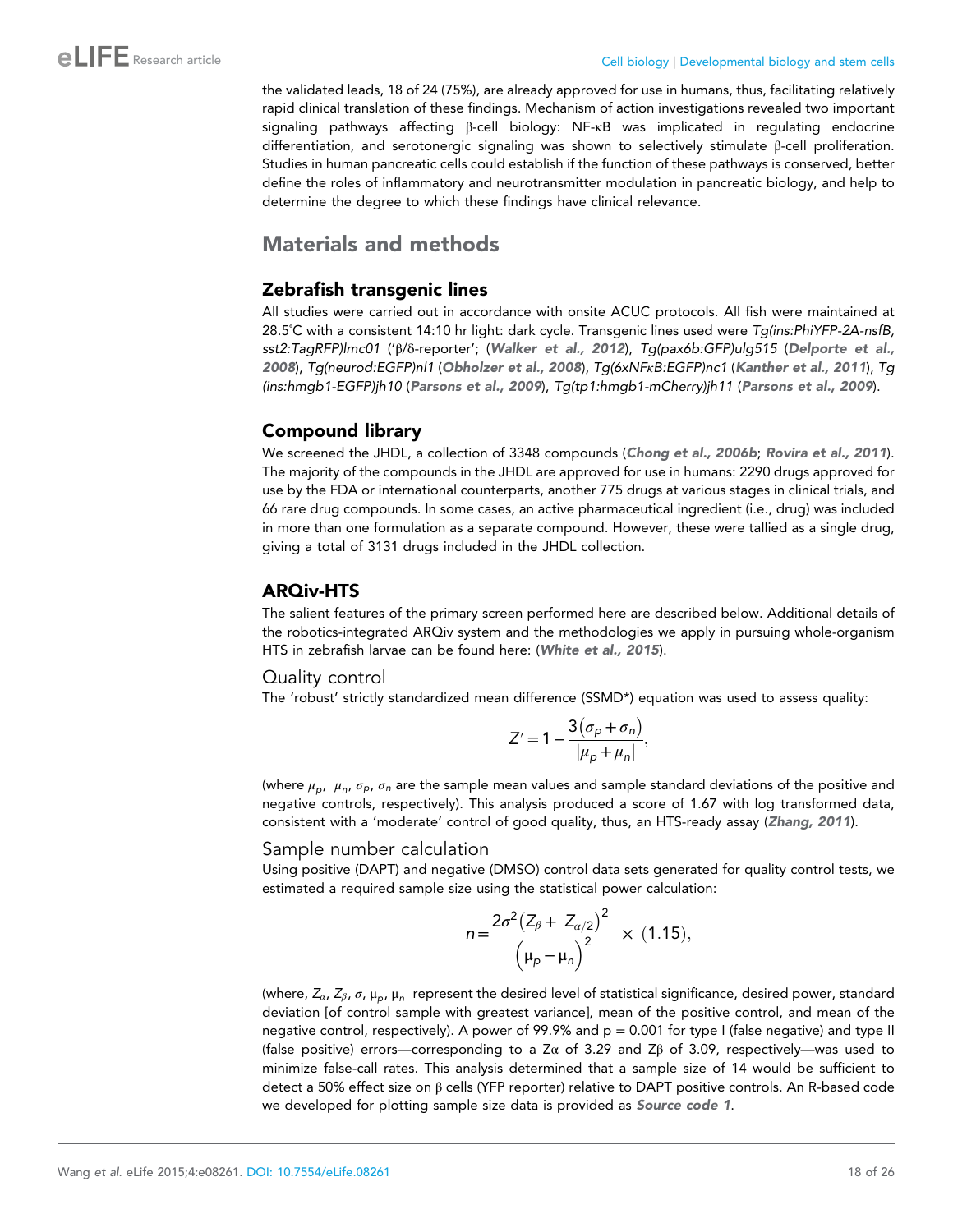### Hit selection—predicted SSMD score

To estimate a reasonable hit call criterion, 'virtual' assays of the positive (DAPT) and negative (DMSO) control data sets were run. Bootstrapping with replacement was used to run a total of 10,000 computational iterations at a sample size of 16. The following equation was used to predict an SSMD hit score corresponding to a compound producing a 50% effect size relative to the positive control:

$$
SSMD = \frac{\Gamma\left(\frac{n-1}{2}\right)}{\Gamma\left(\frac{n-2}{2}\right)} \sqrt{\frac{2}{n-1}} \frac{\bar{d}_i}{s_i},
$$

(where  $\bar d_i$ ,  $s_i$ , are the sample *mean* and standard deviation of  $d_{ij}$ s—where  $d_{ij}$  is the difference between the measured value [usually on the log scale] of the  $i$  th compound and the median value of the negative control in the j th plate. Γ() is a gamma function). This analysis set an SSMD of ≥1.3 as the hit call cut-off criterion.

### Primary screen (A) drug dilutions and larval dispensing

For the primary screen, larvae were derived from in-crosses of homozygous β/δ-reporter fish ([Walker](#page-24-0) [et al., 2012](#page-24-0)). The β/δ-reporter transgene labels pancreatic β cells with yellow fluorescent protein (Phi-YFP, Evrogen) and neighboring δ cells with red fluorescent protein (TagRFP, Evrogen). At the start of each screening session, customized mass fish breeding chambers were used to collect 3000 to 15,000 eggs. At 24 hr post-fertilization (24 hpf), embryos were transferred into a 0.3× Danieu's solution containing 200 nM of 1-Phenyl-2-thiourea (PTU). PTU is a tyrosinase inhibitor, which reduces pigmentation and thereby increases signal-to-noise ratios for ARQiv assays ([Karlsson et al., 2001](#page-23-0)). A customized Hudson Robotics system ([Figure 1](#page-3-0)—[figure supplement 1](#page-3-0)) was used to dispense and serially dilute individual JHDL stock solutions 1:2 across a 96-well plate (Greiner bio-one, #650209) such that final concentrations were 4 to 0.125 μM in 0.1% DMSO (drug solvent). Positive and negative control 96-well plates were prepared such that they bracketed every 10 drug plates, to account for changes in reporter activity over time (Figure  $1$ —figure supplement  $1C$ ). Positive control plates consisted of six concentrations of DAPT, a Notch-signaling inhibitor that enhances precocious endocrine differentiation ([Parsons et al., 2009](#page-24-0)), serially diluted 1:2 with final concentrations ranging from 200 μM to 6.25 μM. Titrating DAPT in every control plate served to account for lot and/or assay variability over the course of the screen. Negative controls consisted of an entire 96-well plate of drug solvent (0.1% DMSO). After drug and control plates had been prepared, a COPAS-XL unit (Union Biometrica, Holliston, MA) ([Figure 1](#page-3-0)—[figure supplement 1](#page-3-0)) was used to sort 3 dpf β/δ-reporter larvae for viability and dispense them into individual wells. All plates were then incubated under standard temperature and light cycle conditions for 4 days until reporter levels were quantified at 7 dpf ([Figure 1E](#page-3-0)). 15 min prior to scanning, 10 μl of 0.2% Eugenol (Sigma) in drug solvent was added to anesthetize larvae.

#### Primary screen (B) ARQiv scans

Larvae expressing the β/δ-reporter were analyzed using the ARQiv system to quantify insulin and somatostatin 2 reporter levels (YFP and RFP, respectively). Assay parameters were optimized for HTS as detailed in the text. In addition, plate reader detection parameters (e.g., optimal excitation/ emission settings, z-dimension 'focus', etc) were determined empirically using previously described methods ([Walker et al., 2012](#page-24-0)). Briefly, all wells were scanned in a  $3 \times 3$  grid, with all grid regions analyzed independently. 'Signal' was defined as any region producing a reading greater than or equal to three standard deviations above non-transgenic control fish averages. If more than one region produced 'signal', these values were summed to obtain the total signal for that well. A set 'gain' for the plate reader was established for all scans in order to normalize data across numerous days/scans.

### Real-time HTS data analysis and ARQiv call criterion

We developed MATLAB ([Walker et al., 2012](#page-24-0)) and R-based scripts to analyze and graphically present all primary screen data in real-time (for an example, see [Figure 2](#page-5-0)). The resultant graphic provided results for each compound in three formats: (1) box plots showed the range of the data at each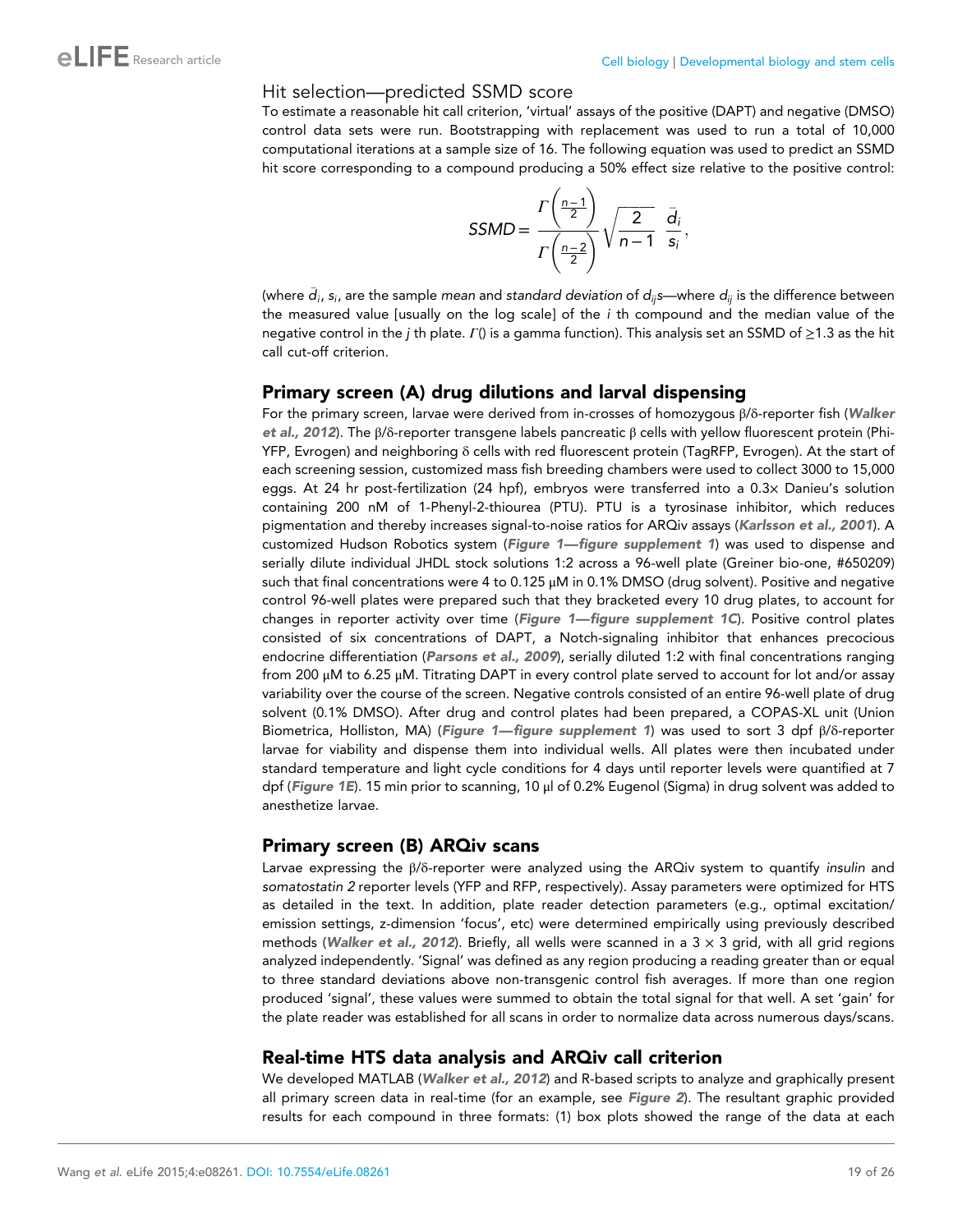concentration; (2) SSMD values provided a measure of the relative strength of potential hits; and (3) a heat map of each plate facilitated initial visual follow-ups for detecting 2˚ islet formation.

# MATLAB and R-based data analysis

ARQiv data files from the primary screen were saved in an XML format and processed using MATLAB 2008a and/or R. An extraction algorithm was used to determine the total fluorescent signal of each well and tagged with experimental condition information for future analysis ([Walker et al., 2012](#page-24-0)). For wells where the signal could not be detected, the maximum regional value was used. A plate parsing algorithm ([Walker et al., 2012](#page-24-0)) was used to separate control and drug plates into groups and blocks. Each block consisted of 14 plates including ten drug plates and the flanking sets of positive and negative control plates. The most effective DAPT concentration was parsed out as a subset of 16 per each control plate and used in the drug plate analysis algorithm. Drug plate analysis was performed on each plate in correlation to respective control data. Each drug plate consisted of six concentrations, resulting in eight conditions total for the analysis. Graphical representations of the data were plotted as described above in the text. To ensure accurate SSMD score calculation, outliers (defined as any well having a signal value greater than three standard deviations from the median of the 16 wells comprising that condition) were removed from the calculations. Empirically, we found that outlier data correlated with blank wells, multiple fish per well, floating larvae, and dead larvae. All curves in graphed data were drawn using either a best fit (solid lines) or single polynomial curve fitting function (dashed lines). The original MATLAB code was updated to an R-based code to facilitate improved graphical outputs. The R-based code for processing a series of drug and control plates configured as described above is provided as [Source code 2](#page-22-0).

### Hit test and lead validations

MATLAB (and/or R) data plots were used to identify which conditions produced a SSMD ≥1.3. Using fluorescence stereomicroscopy, researchers then evaluated larvae in the corresponding wells (and in flanking wells) for evidence of enhanced 2° islet formation. Plates showing evidence of increased 2° islet formation were placed in the Hit 1 subset ([Figure 2D](#page-5-0)). In addition, ARQiv hit calls having a SSMD ≥1.75 were placed in the Hit II subset ([Figure 2D](#page-5-0)). It is important to note that this left 131 ARQiv Call compounds, those having an SSMD of 1.3–1.74 for which no immediate evidence of 2˚ islets was found; these remain to be further characterized ([Supplementary file 2](#page-22-0)).

### Validation assay I (endocrine differentiation)

For endocrine differentiation validation assays, two transgenic lines facilitating independent tests of Hit I compound effects on endocrine development were used; Tg(pax6b:GFP)<sup>ulg515</sup> ([Delporte et al., 2008](#page-22-0)) and Tg(neurod:EGFP)<sup>n/1</sup> ([Obholzer et al., 2008](#page-23-0)). Transgenic embryos were plated in 24-well plates with ≥15 embryos per well at 3 dpf in E3 medium. Newly purchased Hit I compounds were diluted from 25 μM to 0.4 μM in a twofold dilution series, added to 24-well plates, and incubated from 3 to 5 dpf. PTU was not required for validation screens and was therefore not used, allowing assessment of lead compounds independent of any potential effects of PTU. As previously described for endocrine differentiation assays ([Huang et al., 2014](#page-23-0)), 5 μM of the Notch inhibitor RO4929097 (Selleck Chemicals) ([Luistro et al., 2009](#page-23-0)) was used as a positive control. 0.1% DMSO was applied as the negative control. Larvae were fixed at 5 dpf with 4% paraformaldehyde (PFA) at 4˚C overnight. Larval pancreata were dissected and imaged using a Zeiss Axiovert200M inverted microscope. GFP positive cells in the pancreatic ductal region other than the principal islet were counted as 2° islets ([Rovira et al., 2011](#page-24-0)). All assays were evaluated using one-way ANOVA and p-values calculated with a post hoc Dunnett's test.  $n = 5-10$  larvae per condition, and a minimum of three experimental repeats was performed.

# Validation assay II (increased β-cell number)

To validate Hit I and II compound effects in promoting increased β-cell numbers, the ins:hmgb1-EGFP ([Parsons et al., 2009](#page-24-0)) line was used; this line facilitates β-cell quantification due to nuclear localization of the GFP reporter. The assay was performed similarly to validation I tests except that Hit drugs were tested from 25 μM to 0.2 μM using a 1:5 dilution series. Pancreata were dissected and imaged with a Nikon A1-si Laser Scanning Confocal microscopy under a 20x objective. β cells were counted for all Z planes using ImageJ (NIH) software. All assays were evaluated using one-way ANOVA (Analysis of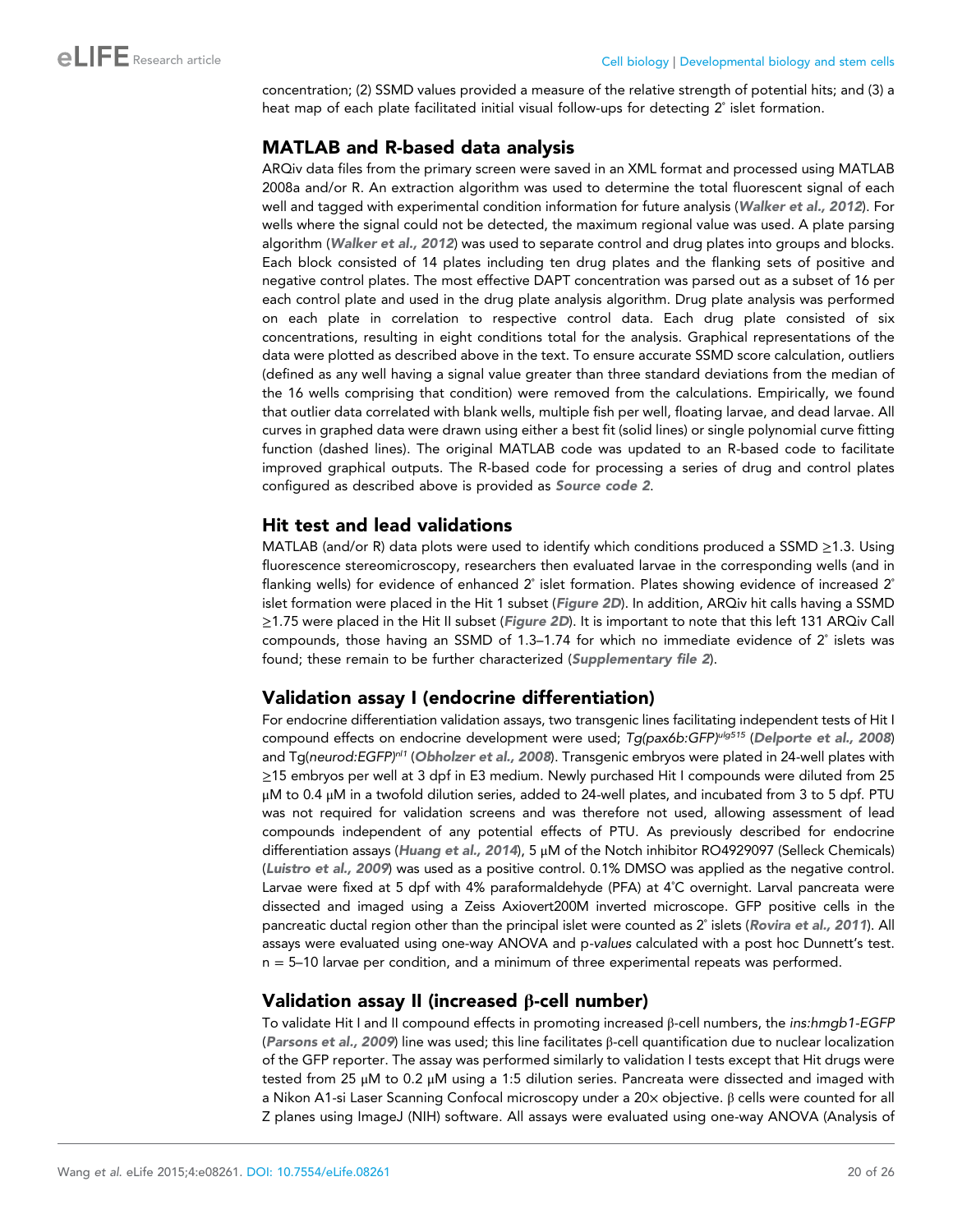Variance) and p-values calculated with a post hoc Dunnett's test. n = 5–10 larvae per condition, and a minimum of three experimental repeats was performed.

### Immunofluorescent staining

Fish were fixed either in 4% PFA (5 dpf larvae) or 10% formalin (adults) at 4˚C overnight. Pancreata were dissected and immunohistochemistry performed as described previously ([Huang et al., 2014](#page-23-0)). Briefly, pancreata were embedded in paraffin and sectioned at 5 μm. Sections were stained with 4', 6-diamidino-2 phenylindole (DAPI) and processed for immunostaining using the following primary antibodies: serotonin (5-HT; 1:100, Rabbit polyclonal, ImmunoStar); acetylated tubulin (aTub; 1:400, Mouse monoclonal, Sigma); green fluorescent protein (GFP; 1:400, Rabbit polyclonal, Life Technologies), GFP (1:400, Mouse monoclonal, Life Technologies), DsRed (1:400, Mouse monoclonal, Clontech); insulin (1:400, Polyclonal Guinea Pig, Dako). Fluorescently conjugated secondary antibodies were diluted 1:400 dilution (Jackson ImmunoResearch Labs). Images were collected using a Nikon A1-si Laser Scanning Confocal microscopy.

# Glucose level assay

Free glucose level was determined in 5-day-old larvae using a glucose assay kit (BioVision). Briefly, 20 larvae were collected by removing the embryonic media and quickly frozen in liquid nitrogen. Frozen larvae were then thawed on ice and grinded thoroughly in 80 μl glucose assay buffer. Then, glucose concentration were measured and calculated following the manufactory instruction (BioVision).

# β-cell proliferation assay

For direct assessment of β-cell proliferation, the Click-iT EdU Alexa Fluor 647 Imaging kit (Life Technologies) was used. For larval studies, drug treated 3 dpf larval were treated with EdU (working concentration 12.5 μM) and fixed at 5 dpf. In adult fish, 25 μM EdU in E3 medium was injected intracoelomically every other day together with paroxetine or 0.1% DMSO control for 10 days and alone on the twelfth day. In both cases, pancreata were dissected out, embedded in paraffin blocks, sectioned and stained as per the manufacturer's instructions. Images were collected with a Nikon A1 si Laser Scanning Confocal microscopy. EdU-positive  $β$  cells were counted using the ImageJ (NIH) software. All p-values were calculated using Student's t-test as comparisons were made only between a single treatment condition and the control.

### Paroxetine treatment in adult fish

20 μl of 1 mM paroxetine was injected intracoelomically into adult fish (>3 month old) every other day for 10 days. Control fish were injected with same volume of 0.1% DMSO. Fish injected with paroxetine exhibited the reported behavioral effects connected to SSRI treatment ([Wong et al., 2013](#page-25-0)). Fish were sacrificed 14 days after the first injection and fixed in 10% formalin for further evaluation.

### Paroxetine treatment in mice

Paroxetine was injected intraperitoneally daily at 15 mg/kg to wild-type mice (129/C57 mixed background) at postnatal day 7 (P7). EdU injections (60 μg per injection) were given intraperitoneally every other day from P8. Mice were sacrificed via CO2 gas (followed by cervical dislocation) and pancreata dissected out. Pancreata were immediately fixed in 4% PFA overnight at 4˚C, then transferred to 30% sucrose (in Phosphate buffered saline, PBS) and left rocking overnight at 4˚C. Before embedding in Optimal Cutting Temperature compound (OCT), pancreata were equilibrated in 1:1 30% sucrose: OCT overnight. Embedded tissues were sectioned and stained as previously described ([Borden et al.,](#page-22-0) [2013](#page-22-0)). The primary antibody, anti-mouse Nkx6.1 (Developmental Studies Hybridoma Bank), was prepared at a dilution of 1:200. Images were collected using a Zeiss LSM 700 confocal microscope.

# Acknowledgements

We are grateful to Dr Meera Saxena and members of the Parsons and Mumm laboratories for critical reading of this manuscript. We thank John F Rawls for providing transgenic lines. The authors also wish to thank Dr Yue J Wang for providing the cover image. This work was supported by the NIDDK, NIH (1RC4DK090816). Other support was as follows: GW and MJP—Juvenile Diabetes Research Foundation (17-2012-408), and the NIH (R01DK080730); FD -MSCRF 2013 Postdoctoral Fellowship; SKR and JSM—Diabetic Complications Consortium, NIDDK, NIH (12GHSU209). JSS—Science and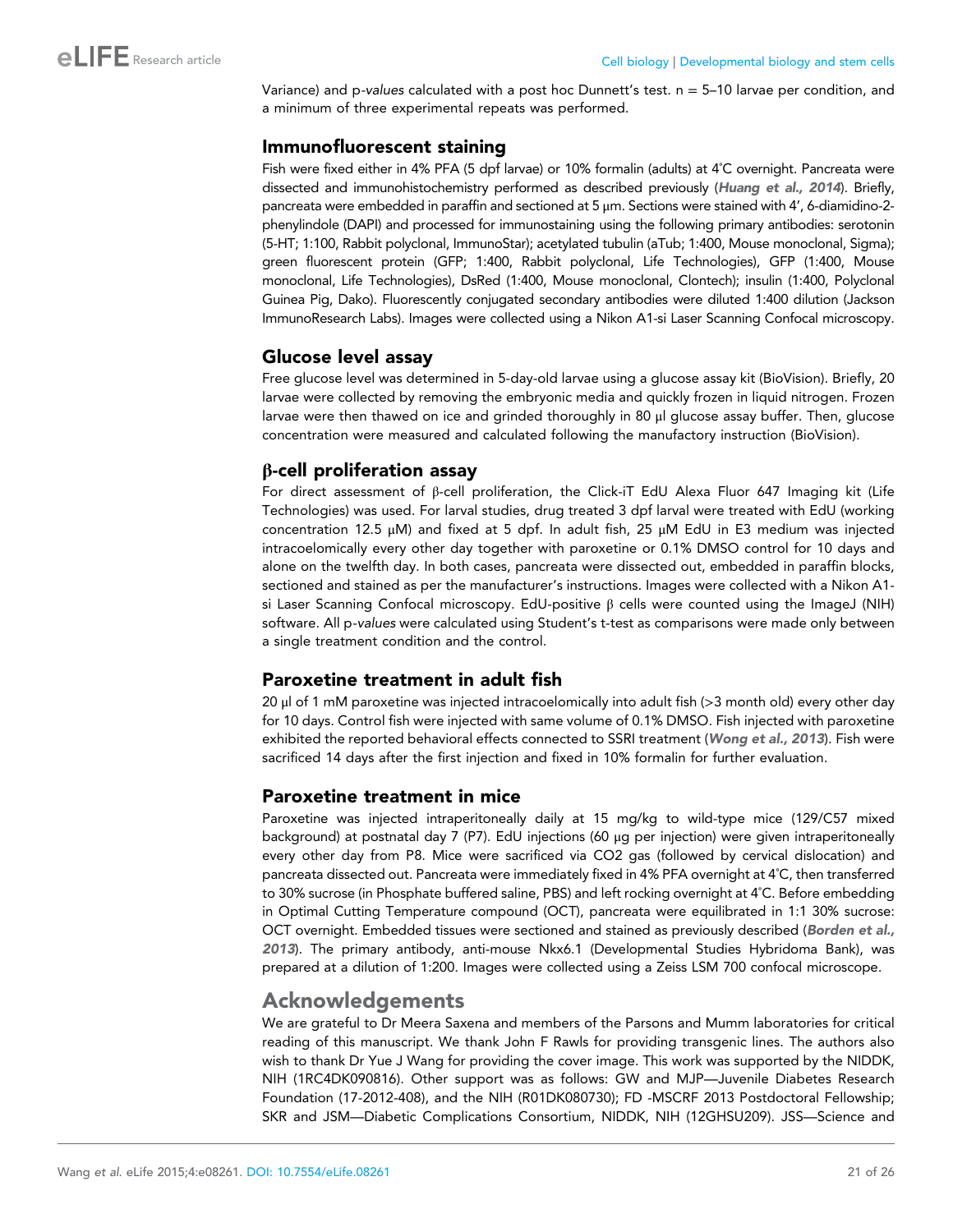<span id="page-21-0"></span>Technology Development Fund (FDCT) of Macau SAR (FDCT/119/2013/A3); RK—NINDS (R01 NS073751); JOL—FAMRI, ITCR and Prostate Cancer Foundation. The funders had no role in study design, data collection and interpretation, or the decision to submit the work for publication.

# Additional information

#### Competing interests

JSM: Acts as a consultant for, Luminomics Inc., a company which uses drug discovery techniques applied in the text. The other authors declare that no competing interests exist.

#### Funding

| <b>Funder</b>                                                                  | <b>Grant reference</b>          | Author                                       |
|--------------------------------------------------------------------------------|---------------------------------|----------------------------------------------|
| National Institute of<br>Diabetes and Digestive and<br>Kidney Diseases (NIDDK) | 1RC4DK090816                    | Jun O Liu, Michael J<br>Parsons, Jeff S Mumm |
| Juvenile Diabetes Research<br>Foundation International<br>(JDRF)               | 17-2012-408                     | Guangliang Wang, Michael<br>J Parsons        |
| Maryland Stem Cell<br>Research Fund                                            | 2013 Postdoctoral<br>Fellowship | Fabien Delaspre                              |
| Science and Technology<br>Development Fund (STDF)                              | FDCT/119/2013/A3                | Joong S Shim                                 |
| National Institute of<br>Neurological Disorders and<br>Stroke (NINDS)          | R01 NS073751                    | Rejji Kuruvilla                              |
| Prostate Cancer<br>Foundation (PCF)                                            |                                 | Jun O Liu                                    |
| National Cancer<br>Institute (NCI)                                             |                                 | Jun O Liu                                    |
| National Institute of<br>Diabetes and Digestive and<br>Kidney Diseases (NIDDK) | R01DK080730                     | Guangliang Wang, Michael<br>J Parsons        |
| Diabetic Complications<br>Consortium                                           | 12GHSU209                       | Surendra K Rajpurohit, Jeff<br>S Mumm        |

The funders had no role in study design, data collection and interpretation, or the decision to submit the work for publication.

#### Author contributions

GW, SKR, AC, RK, MJP, JSM, Conception and design, Acquisition of data, Analysis and interpretation of data, Drafting or revising the article; FD, SLW, DTW, Acquisition of data, Analysis and interpretation of data, Drafting or revising the article; R-L, JSS, JOL, Drafting or revising the article, Contributed unpublished essential data or reagents

#### Author ORCIDs

Joong S Shim, <http://orcid.org/0000-0003-0167-7307>

#### **Ethics**

Animal experimentation: This study was performed in strict accordance with the recommendations in the Guide for the Care and Use of Laboratory Animals of the National Institutes of Health. All of the animals were handled according to approved animal care and use committee (ACUC) protocols of Johns Hopkins University and Georgia Regents University.

# Additional files

#### Supplementary files

· Supplementary file 1. ARQiv Hit calls. The 46 compounds implicated as Hit Calls following the ARQiv screen and initial visual assessments of enhanced 2˚ islet formation are listed. Compounds are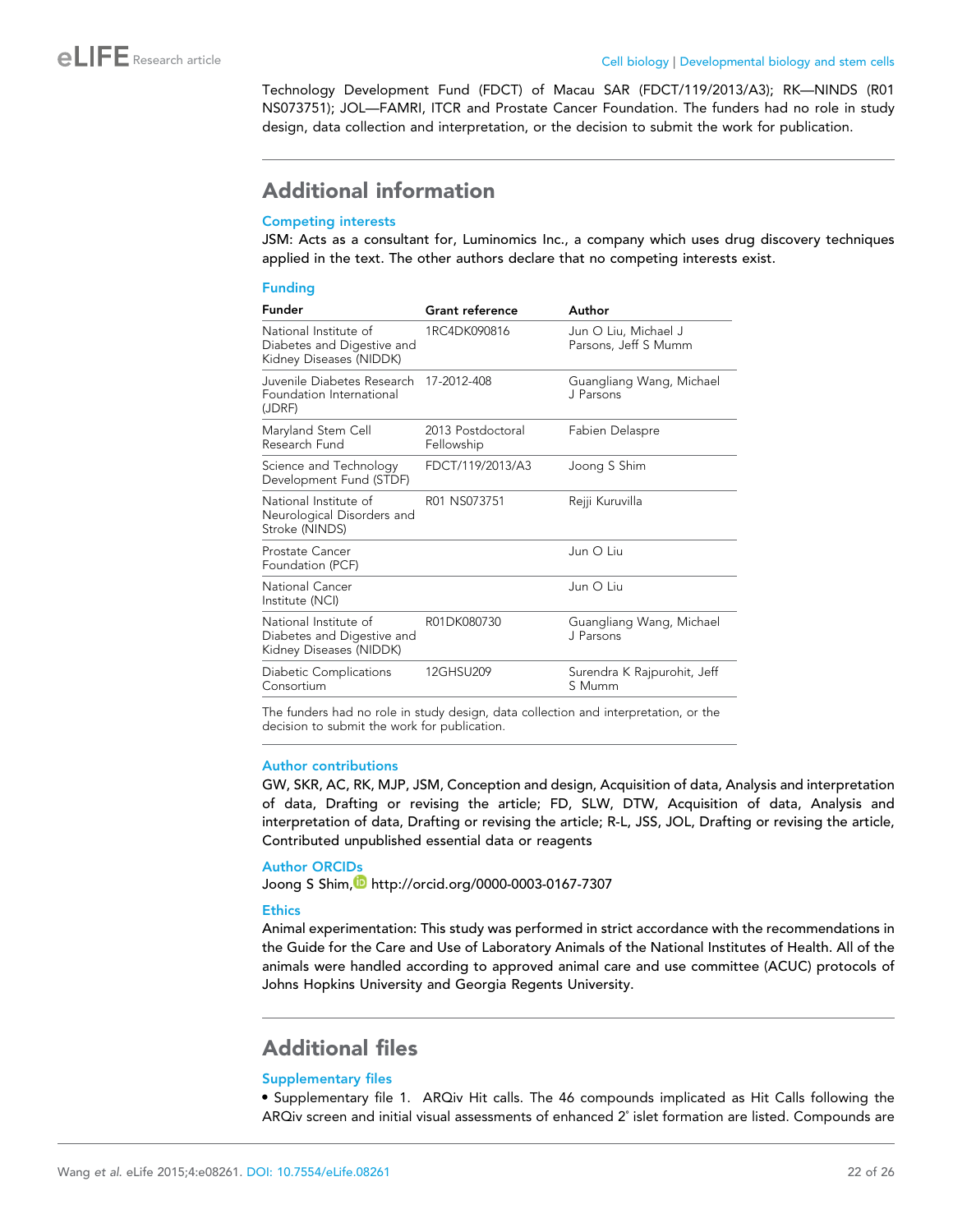<span id="page-22-0"></span>ordered according to SSMD value. Hit I and Hit II subsets are indicated by a check mark in the corresponding column. In addition, Hit I compounds that were evaluated in β-cell proliferation assays alongside Hit II compounds are indicated as 'tested'. Also listed are clinical indication, FDA approval status, or naming convention for compounds approved by FDA counterparts in other countries. [DOI: 10.7554/eLife.08261.018](http://dx.doi.org/10.7554/eLife.08261.018)

· Supplementary file 2. Outstanding Hit calls. The 131 compounds implicated in the primary screen but which remain to be further evaluated are listed here in subgroups according to their implicated pharmacological activity (shaded subsets). Subcategories included: neuromodulators, glucocorticoids, and retinoids—also implicated by Tsuji et al.,—as well as 11 other categories unique to our study. n/a: not applicable.

[DOI: 10.7554/eLife.08261.019](http://dx.doi.org/10.7554/eLife.08261.019)

· Source code 1. R-based code developed for plotting sample size data. [DOI: 10.7554/eLife.08261.020](http://dx.doi.org/10.7554/eLife.08261.020)

· Source code 2. R-based code for processing a series of drug and control plates configured. [DOI: 10.7554/eLife.08261.021](http://dx.doi.org/10.7554/eLife.08261.021)

### References

Bianchi MT, Botzolakis EJ. 2010. Targeting ligand-gated ion channels in neurology and psychiatry: is pharmacological promiscuity an obstacle or an opportunity? BMC Pharmacology 10:3. [doi: 10.1186/1471-](http://dx.doi.org/10.1186/1471-2210-10-3) [2210-10-3](http://dx.doi.org/10.1186/1471-2210-10-3).

Biemar F, Argenton F, Schmidtke R, Epperlein S, Peers B, Driever W. 2001. Pancreas development in zebrafish: early dispersed appearance of endocrine hormone expressing cells and their convergence to form the definitive islet. Developmental Biology 230:189–203. [doi: 10.1006/dbio.2000.0103](http://dx.doi.org/10.1006/dbio.2000.0103).

Borden P, Houtz J, Leach SD, Kuruvilla R. 2013. Sympathetic innervation during development is necessary for pancreatic islet architecture and functional maturation. Cell Reports 4:287–301. [doi: 10.1016/j.celrep.2013.](http://dx.doi.org/10.1016/j.celrep.2013.06.019) [06.019.](http://dx.doi.org/10.1016/j.celrep.2013.06.019)

Boyer WF, Feighner JP. 1992. An overview of paroxetine. The Journal of Clinical Psychiatry 53(Suppl):3–6.

Chong AS, Shen J, Tao J, Yin D, Kuznetsov A, Hara M, Philipson LH. 2006a. Reversal of diabetes in non-obese diabetic mice without spleen cell-derived beta cell regeneration. Science 311:1774-1775. [doi: 10.1126/science.](http://dx.doi.org/10.1126/science.1123510) [1123510](http://dx.doi.org/10.1126/science.1123510).

Chong CR, Chen X, Shi L, Liu JO, Sullivan DJ Jr. 2006b. A clinical drug library screen identifies astemizole as an antimalarial agent. Nature Chemical Biology 2:415-416. [doi: 10.1038/nchembio806](http://dx.doi.org/10.1038/nchembio806).

Chong CR, Qian DZ, Pan F, Wei Y, Pili R, Sullivan DJ Jr, Liu JO. 2006c. Identification of type 1 inosine monophosphate dehydrogenase as an antiangiogenic drug target. Journal of Medicinal Chemistry 49: 2677–2680. [doi: 10.1021/jm051225t](http://dx.doi.org/10.1021/jm051225t).

Cutler C, Multani P, Robbins D, Kim HT, Le T, Hoggatt J, Pelus LM, Desponts C, Chen YB, Rezner B, Armand P, Koreth J, Glotzbecker B, Ho VT, Alyea E, Isom M, Kao G, Armant M, Silberstein L, Hu P, Soiffer RJ, Scadden DT, Ritz J, Goessling W, North TE, Mendlein J, Ballen K, Zon LI, Antin JH, Shoemaker DD. 2013. Prostaglandinmodulated umbilical cord blood hematopoietic stem cell transplantation. Blood 122:3074–3081. [doi: 10.1182/](http://dx.doi.org/10.1182/blood-2013-05-503177) [blood-2013-05-503177](http://dx.doi.org/10.1182/blood-2013-05-503177).

Dalgin G, Ward AB, Hao le T, Beattie CE, Nechiporuk A, Prince VE. 2011. Zebrafish mnx1 controls cell fate choice in the developing endocrine pancreas. Development 138:4597–4608. [doi: 10.1242/dev.067736](http://dx.doi.org/10.1242/dev.067736).

Dechant KL, Clissold SP. 1991. Paroxetine. A review of its pharmacodynamic and pharmacokinetic properties, and therapeutic potential in depressive illness. Drugs 41:225–253. [doi: 10.2165/00003495-199141020-00007.](http://dx.doi.org/10.2165/00003495-199141020-00007)

Delporte FM, Pasque V, Devos N, Manfroid I, Voz ML, Motte P, Biemar F, Martial JA, Peers B. 2008. Expression of zebrafish pax6b in pancreas is regulated by two enhancers containing highly conserved cis-elements bound by PDX1, PBX and PREP factors. BMC Developmental Biology 8:53. [doi: 10.1186/1471-213X-8-53](http://dx.doi.org/10.1186/1471-213X-8-53).

Derijks HJ, Janknegt R, Heerdink ER, De Koning FH, Krekels MM, Looij BJ, Egberts AC. 2009. Influence of antidepressant use on glycemic control in patients with diabetes mellitus: an open-label comparative study. Journal of Clinical Psychopharmacology 29:405-408. [doi: 10.1097/JCP.0b013e3181acd0ac.](http://dx.doi.org/10.1097/JCP.0b013e3181acd0ac)

Dong PD, Munson CA, Norton W, Crosnier C, Pan X, Gong Z, Neumann CJ, Stainier DY. 2007. Fgf10 regulates

hepatopancreatic ductal system patterning and differentiation. Nature Genetics 39:397-402. [doi: 10.1038/ng1961.](http://dx.doi.org/10.1038/ng1961) Ellis PD. 2010. The essential guide to effect sizes: statistical power, meta-analysis, and the interpretation of research results: Cambridge University Press.

Eriksson O, Selvaraju RK, Johansson L, Eriksson JW, Sundin A, Antoni G, Sorensen J, Eriksson B, Korsgren O. 2014. Quantitative imaging of serotonergic biosynthesis and degradation in the endocrine pancreas. Journal of Nuclear Medicine 55:460–465. [doi: 10.2967/jnumed.113.125187](http://dx.doi.org/10.2967/jnumed.113.125187).

Espin-Palazon R, Stachura DL, Campbell CA, Garcia-Moreno D, Del Cid N, Kim AD, Candel S, Meseguer J, Mulero V, Traver D. 2014. Proinflammatory signaling regulates hematopoietic stem cell emergence. Cell 159:1070–1085. [doi: 10.1016/j.cell.2014.10.031.](http://dx.doi.org/10.1016/j.cell.2014.10.031)

Ghantous A, Sinjab A, Herceg Z, Darwiche N. 2013. Parthenolide: from plant shoots to cancer roots. Drug Discovery Today 18:894–905. [doi: 10.1016/j.drudis.2013.05.005](http://dx.doi.org/10.1016/j.drudis.2013.05.005).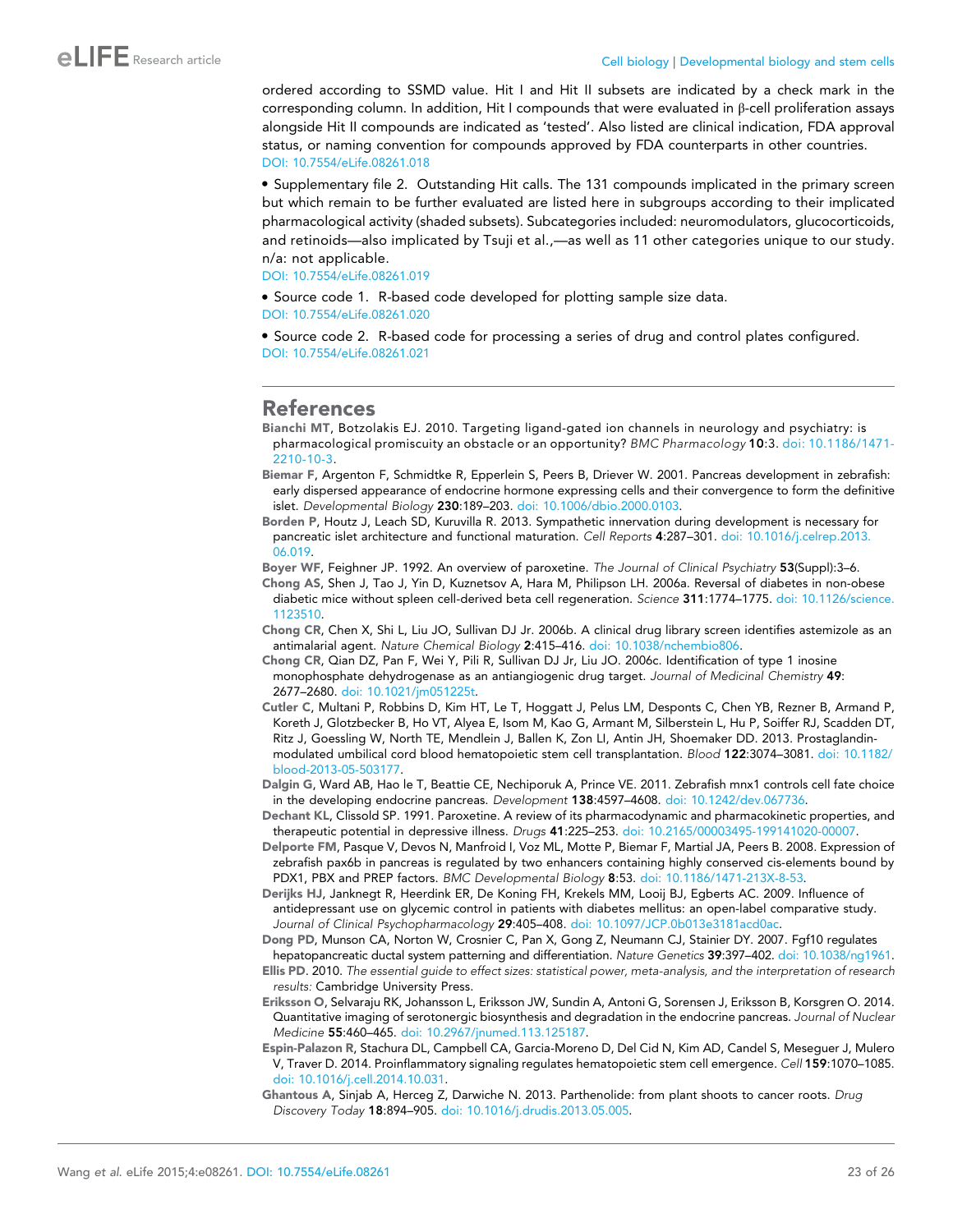- <span id="page-23-0"></span>Giacomotto J, Segalat L. 2010. High-throughput screening and small animal models, where are we? British Journal of Pharmacology 160:204–216. [doi: 10.1111/j.1476-5381.2010.00725.x.](http://dx.doi.org/10.1111/j.1476-5381.2010.00725.x)
- Grissom RJ, Kim JJ. 2011. Effect sizes for research: univariate and multivariate applications, second edition: Routledge.
- Halsey LG, Curran-Everett D, Vowler SL, Drummond GB. 2015. The fickle P value generates irreproducible results. Nature Methods 12:179–185. [doi: 10.1038/nmeth.3288](http://dx.doi.org/10.1038/nmeth.3288).
- Hann MM, Oprea TI. 2004. Pursuing the leadlikeness concept in pharmaceutical research. Current Opinion in Chemical Biology 8:255–263. [doi: 10.1016/j.cbpa.2004.04.003.](http://dx.doi.org/10.1016/j.cbpa.2004.04.003)
- Hasson SA, Inglese J. 2013. Innovation in academic chemical screening: filling the gaps in chemical biology. Current Opinion in Chemical Biology 17:329–338. [doi: 10.1016/j.cbpa.2013.04.018](http://dx.doi.org/10.1016/j.cbpa.2013.04.018).
- Huang W, Wang G, Delaspre F, Vitery MD, Beer RL, Parsons MJ. 2014. Retinoic acid plays an evolutionarily conserved and biphasic role in pancreas development. Developmental Biology 394:83-93. [doi: 10.1016/j.ydbio.](http://dx.doi.org/10.1016/j.ydbio.2014.07.021) [2014.07.021](http://dx.doi.org/10.1016/j.ydbio.2014.07.021).
- Inglese J, Auld DS, Jadhav A, Johnson RL, Simeonov A, Yasgar A, Zheng W, Austin CP. 2006. Quantitative highthroughput screening: a titration-based approach that efficiently identifies biological activities in large chemical libraries. Proceedings of the National Academy of Sciences of USA 103:11473-11478. [doi: 10.1073/pnas.](http://dx.doi.org/10.1073/pnas.0604348103) [0604348103](http://dx.doi.org/10.1073/pnas.0604348103).
- Isaac R, Boura-Halfon S, Gurevitch D, Shainskaya A, Levkovitz Y, Zick Y. 2013. Selective serotonin reuptake inhibitors (SSRIs) inhibit insulin secretion and action in pancreatic beta cells. The Journal of Biological Chemistry 288:5682–5693. [doi: 10.1074/jbc.M112.408641.](http://dx.doi.org/10.1074/jbc.M112.408641)
- Kanther M, Sun X, Muhlbauer M, Mackey LC, Flynn EJ III, Bagnat M, Jobin C, Rawls JF. 2011. Microbial colonization induces dynamic temporal and spatial patterns of NF-kappaB activation in the zebrafish digestive tract. Gastroenterology 141:197-207. [doi: 10.1053/j.gastro.2011.03.042](http://dx.doi.org/10.1053/j.gastro.2011.03.042).
- Karlsson J, von Hofsten J, Olsson PE. 2001. Generating transparent zebrafish: a refined method to improve detection of gene expression during embryonic development. Marine Biotechnology 3:522–527. [doi: 10.1007/](http://dx.doi.org/10.1007/s1012601-0053-4) [s1012601-0053-4.](http://dx.doi.org/10.1007/s1012601-0053-4)
- Kim H, Toyofuku Y, Lynn FC, Chak E, Uchida T, Mizukami H, Fujitani Y, Kawamori R, Miyatsuka T, Kosaka Y, Yang K, Honig G, van der Hart M, Kishimoto N, Wang J, Yagihashi S, Tecott LH, Watada H, German MS. 2010. Serotonin regulates pancreatic beta cell mass during pregnancy. Nature Medicine 16:804–808. [doi: 10.1038/nm.2173](http://dx.doi.org/10.1038/nm.2173).
- Kinkel MD, Prince VE. 2009. On the diabetic menu: zebrafish as a model for pancreas development and function. BioEssays 31:139–152. [doi: 10.1002/bies.200800123.](http://dx.doi.org/10.1002/bies.200800123)
- Knol MJ, Derijks HJ, Geerlings MI, Heerdink ER, Souverein PC, Gorter KJ, Grobbee DE, Egberts AC. 2008. Influence of antidepressants on glycaemic control in patients with diabetes mellitus. Pharmacoepidemiology and Drug Safety 17:577–586. [doi: 10.1002/pds.1608.](http://dx.doi.org/10.1002/pds.1608)
- Kopp JL, Dubois CL, Schaffer AE, Hao E, Shih HP, Seymour PA, Ma J, Sander M. 2011. Sox9+ ductal cells are multipotent progenitors throughout development but do not produce new endocrine cells in the normal or injured adult pancreas. Development 138:653–665. [doi: 10.1242/dev.056499](http://dx.doi.org/10.1242/dev.056499).
- Lee HY, Park KS, Kim MK, Lee T, Ryu SH, Woo KJ, Kwon TK, Bae YS. 2005. A small compound that inhibits tumor necrosis factor-alpha-induced matrix metalloproteinase-9 upregulation. Biochemical and Biophysical Research Communications 336:716–722. [doi: 10.1016/j.bbrc.2005.08.154](http://dx.doi.org/10.1016/j.bbrc.2005.08.154).
- Luistro L, He W, Smith M, Packman K, Vilenchik M, Carvajal D, Roberts J, Cai J, Berkofsky-Fessler W, Hilton H, Linn M, Flohr A, Jakob-Rotne R, Jacobsen H, Glenn K, Heimbrook D, Boylan JF. 2009. Preclinical profile of a potent gamma-secretase inhibitor targeting notch signaling with in vivo efficacy and pharmacodynamic properties. Cancer Research 69:7672-7680. [doi: 10.1158/0008-5472.CAN-09-1843](http://dx.doi.org/10.1158/0008-5472.CAN-09-1843).
- Lysy PA, Weir GC, Bonner-Weir S. 2013. Making beta cells from adult cells within the pancreas. Current Diabetes Reports 13:695–703. [doi: 10.1007/s11892-013-0400-1.](http://dx.doi.org/10.1007/s11892-013-0400-1)
- Maddison LA, Chen W. 2012. Nutrient excess stimulates beta-cell neogenesis in zebrafish. Diabetes 61: 2517–2524. [doi: 10.2337/db11-1841](http://dx.doi.org/10.2337/db11-1841).
- Manfroid I, Ghaye A, Naye F, Detry N, Palm S, Pan L, Ma TP, Huang W, Rovira M, Martial JA, Parsons MJ, Moens CB, Voz ML, Peers B. 2012. Zebrafish sox9b is crucial for hepatopancreatic duct development and pancreatic endocrine cell regeneration. Developmental Biology 366:268–278. [doi: 10.1016/j.ydbio.2012.04.002.](http://dx.doi.org/10.1016/j.ydbio.2012.04.002)
- Maniati E, Bossard M, Cook N, Candido JB, Emami-Shahri N, Nedospasov SA, Balkwill FR, Tuveson DA, Hagemann T. 2011. Crosstalk between the canonical NF-kappaB and Notch signaling pathways inhibits Ppargamma expression and promotes pancreatic cancer progression in mice. The Journal of Clinical Investigation 121: 4685–4699. [doi: 10.1172/JCI45797.](http://dx.doi.org/10.1172/JCI45797)
- Mathias JR, Saxena MT, Mumm JS. 2012. Advances in zebrafish chemical screening technologies. Future Medicinal Chemistry 4:1811–1822. [doi: 10.4155/fmc.12.115.](http://dx.doi.org/10.4155/fmc.12.115)
- Ninov N, Borius M, Stainier DY. 2012. Different levels of Notch signaling regulate quiescence, renewal and differentiation in pancreatic endocrine progenitors. Development 139:1557–1567. [doi: 10.1242/dev.076000.](http://dx.doi.org/10.1242/dev.076000)
- Obholzer N, Wolfson S, Trapani JG, Mo W, Nechiporuk A, Busch-Nentwich E, Seiler C, Sidi S, Sollner C, Duncan RN, Boehland A, Nicolson T. 2008. Vesicular glutamate transporter 3 is required for synaptic transmission in zebrafish hair cells. The Journal of Neuroscience 28:2110-2118. [doi: 10.1523/JNEUROSCI.5230-07.2008](http://dx.doi.org/10.1523/JNEUROSCI.5230-07.2008).
- Ohara-Imaizumi M, Kim H, Yoshida M, Fujiwara T, Aoyagi K, Toyofuku Y, Nakamichi Y, Nishiwaki C, Okamura T, Uchida T, Fujitani Y, Akagawa K, Kakei M, Watada H, German MS, Nagamatsu S. 2013. Serotonin regulates glucose-stimulated insulin secretion from pancreatic beta cells during pregnancy. Proceedings of the National Academy of Sciences of USA 110:19420–19425. [doi: 10.1073/pnas.1310953110.](http://dx.doi.org/10.1073/pnas.1310953110)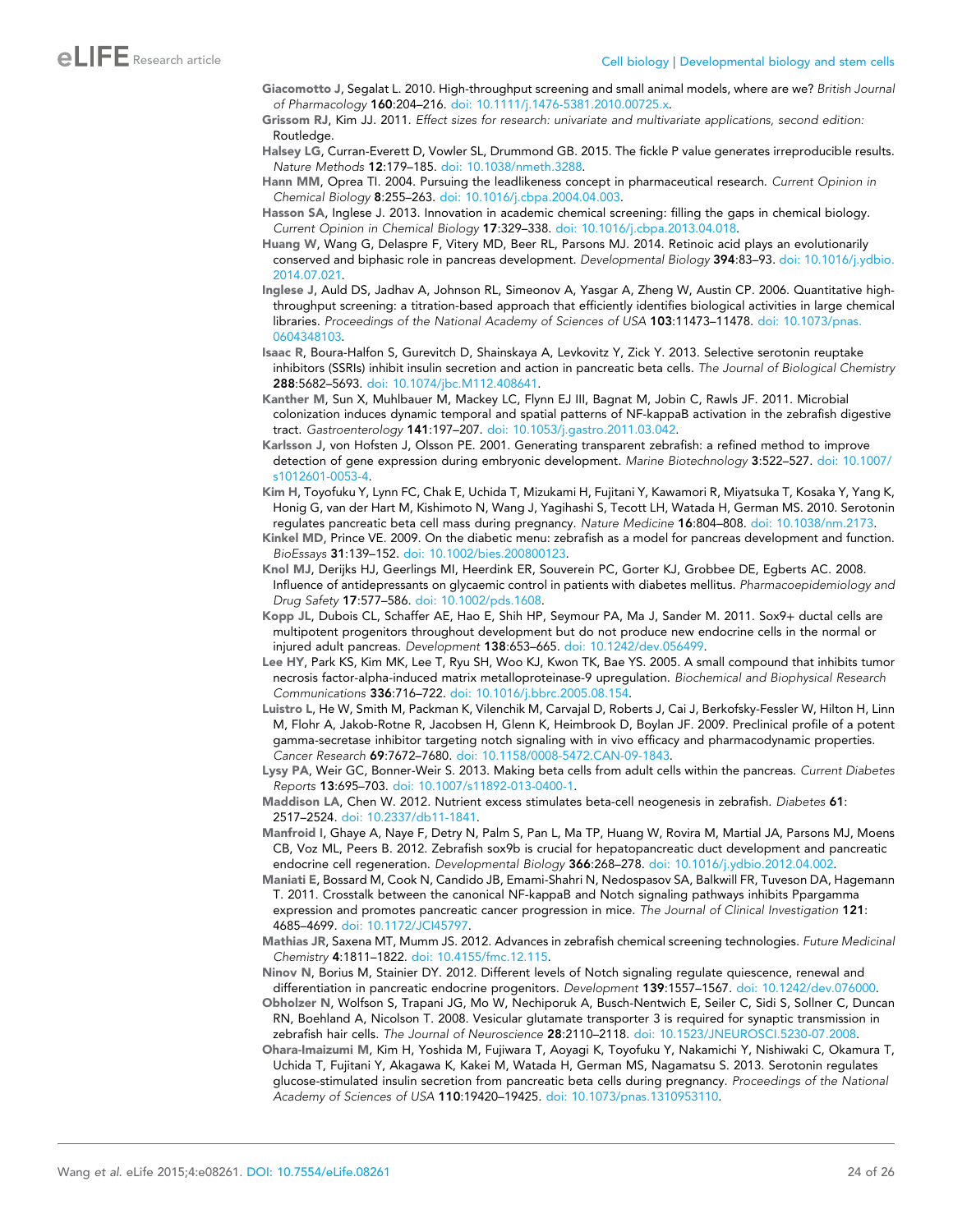- <span id="page-24-0"></span>Paile-Hyvarinen M, Wahlbeck K, Eriksson JG. 2007. Quality of life and metabolic status in mildly depressed patients with type 2 diabetes treated with paroxetine: a double-blind randomised placebo controlled 6-month trial. BMC Family Practice 8:34. [doi: 10.1186/1471-2296-8-34.](http://dx.doi.org/10.1186/1471-2296-8-34)
- Pardo-Martin C, Chang TY, Koo BK, Gilleland CL, Wasserman SC, Yanik MF. 2010. High-throughput in vivo vertebrate screening. Nature Methods 7:634-636. [doi: 10.1038/nmeth.1481](http://dx.doi.org/10.1038/nmeth.1481).
- Parsons MJ, Pisharath H, Yusuff S, Moore JC, Siekmann AF, Lawson N, Leach SD. 2009. Notch-responsive cells initiate the secondary transition in larval zebrafish pancreas. Mechanisms of Development 126:898–912. [doi: 10.](http://dx.doi.org/10.1016/j.mod.2009.07.002) [1016/j.mod.2009.07.002.](http://dx.doi.org/10.1016/j.mod.2009.07.002)
- Pisharath H, Rhee JM, Swanson MA, Leach SD, Parsons MJ. 2007. Targeted ablation of beta cells in the embryonic zebrafish pancreas using E. coli nitroreductase. Mechanisms of Development 124:218-229. [doi: 10.1016/j.mod.](http://dx.doi.org/10.1016/j.mod.2006.11.005) [2006.11.005](http://dx.doi.org/10.1016/j.mod.2006.11.005).
- Porat S, Weinberg-Corem N, Tornovsky-Babaey S, Schyr-Ben-Haroush R, Hija A, Stolovich-Rain M, Dadon D, Granot Z, Ben-Hur V, White P, Girard CA, Karni R, Kaestner KH, Ashcroft FM, Magnuson MA, Saada A, Grimsby J, Glaser B, Dor Y. 2011. Control of pancreatic beta cell regeneration by glucose metabolism. Cell Metabolism 13: 440–449. [doi: 10.1016/j.cmet.2011.02.012.](http://dx.doi.org/10.1016/j.cmet.2011.02.012)
- Rennekamp AJ, Peterson RT. 2013. From phenotype to mechanism after zebrafish small molecule screens. Drug Discovery Today 10:e51–e55. [doi: 10.1016/j.ddmod.2012.02.002](http://dx.doi.org/10.1016/j.ddmod.2012.02.002).
- Rihel J, Prober DA, Arvanites A, Lam K, Zimmerman S, Jang S, Haggarty SJ, Kokel D, Rubin LL, Peterson RT, Schier AF. 2010. Zebrafish behavioral profiling links drugs to biological targets and rest/wake regulation. Science 327: 348–351. [doi: 10.1126/science.1183090.](http://dx.doi.org/10.1126/science.1183090)
- Rovira M, Huang W, Yusuff S, Shim JS, Ferrante AA, Liu JO, Parsons MJ. 2011. Chemical screen identifies FDAapproved drugs and target pathways that induce precocious pancreatic endocrine differentiation. Proceedings of the National Academy of Sciences of USA 108:19264–19269. [doi: 10.1073/pnas.1113081108](http://dx.doi.org/10.1073/pnas.1113081108).
- Salic A, Mitchison TJ. 2008. A chemical method for fast and sensitive detection of DNA synthesis in vivo. Proceedings of the National Academy of Sciences of USA 105:2415–2420. [doi: 10.1073/pnas.0712168105](http://dx.doi.org/10.1073/pnas.0712168105).
- Sangdee C, Franz DN. 1979. Enhancement of central norepinephrine and 5-hydroxytryptamine transmission by tricyclic antidepressants. A comparison. Psychopharmacology 62:9-16. [doi: 10.1007/BF00426028](http://dx.doi.org/10.1007/BF00426028).
- Sanker S, Cirio MC, Vollmer LL, Goldberg ND, McDermott LA, Hukriede NA, Vogt A. 2013. Development of highcontent assays for kidney progenitor cell expansion in transgenic zebrafish. Journal of Biomolecular Screening 18: 1193–1202. [doi: 10.1177/1087057113495296.](http://dx.doi.org/10.1177/1087057113495296)
- Schmitz ML, Mattioli I, Buss H, Kracht M. 2004. NF-kappaB: a multifaceted transcription factor regulated at several levels. Chembiochem 5:1348–1358. [doi: 10.1002/cbic.200400144.](http://dx.doi.org/10.1002/cbic.200400144)
- Shih HP, Kopp JL, Sandhu M, Dubois CL, Seymour PA, Grapin-Botton A, Sander M. 2012. A Notch-dependent molecular circuitry initiates pancreatic endocrine and ductal cell differentiation. Development 139:2488–2499. [doi: 10.1242/dev.078634](http://dx.doi.org/10.1242/dev.078634).
- Shim JS, Liu JO. 2014. Recent advances in drug repositioning for the discovery of new anticancer drugs. International Journal of Biological Sciences 10:654–663. [doi: 10.7150/ijbs.9224](http://dx.doi.org/10.7150/ijbs.9224).
- Shin HM, Kim MH, Kim BH, Jung SH, Kim YS, Park HJ, Hong JT, Min KR, Kim Y. 2004. Inhibitory action of novel aromatic diamine compound on lipopolysaccharide-induced nuclear translocation of NF-kappaB without affecting IkappaB degradation. FEBS Letters 571:50-54. [doi: 10.1016/j.febslet.2004.06.056](http://dx.doi.org/10.1016/j.febslet.2004.06.056).
- Sun L, Mathews LA, Cabarcas SM, Zhang X, Yang A, Zhang Y, Young MR, Klarmann KD, Keller JR, Farrar WL. 2013. Epigenetic regulation of SOX9 by the NF-kappaB signaling pathway in pancreatic cancer stem cells. Stem Cells 31:1454–1466. [doi: 10.1002/stem.1394](http://dx.doi.org/10.1002/stem.1394).
- Thorne N, Auld DS, Inglese J. 2010. Apparent activity in high-throughput screening: origins of compounddependent assay interference. Current Opinion in Chemical Biology 14:315–324. [doi: 10.1016/j.cbpa.2010.](http://dx.doi.org/10.1016/j.cbpa.2010.03.020) [03.020.](http://dx.doi.org/10.1016/j.cbpa.2010.03.020)
- Tsuji N, Ninov N, Delawary M, Osman S, Roh AS, Gut P, Stainier DY. 2014. Whole organism high content screening identifies stimulators of pancreatic Beta-cell proliferation. PLOS ONE 9:e104112. [doi: 10.1371/journal.pone.](http://dx.doi.org/10.1371/journal.pone.0104112) [0104112](http://dx.doi.org/10.1371/journal.pone.0104112).
- Uyttebroek L, Shepherd IT, Harrisson F, Hubens G, Blust R, Timmermans JP, Van Nassauw L. 2010. Neurochemical coding of enteric neurons in adult and embryonic zebrafish (Danio rerio). The Journal of Comparative Neurology 518:4419–4438. [doi: 10.1002/cne.22464.](http://dx.doi.org/10.1002/cne.22464)
- Uyttebroek L, Shepherd IT, Hubens G, Timmermans JP, Van Nassauw L. 2013. Expression of neuropeptides and anoctamin 1 in the embryonic and adult zebrafish intestine, revealing neuronal subpopulations and ICC-like cells. Cell and Tissue Research 354:355–370. [doi: 10.1007/s00441-013-1685-8](http://dx.doi.org/10.1007/s00441-013-1685-8).
- Vardanyan M, Parkin E, Gruessner C, Rodriguez Rilo HL. 2010. Pancreas vs. islet transplantation: a call on the future. Current Opinion in Organ Transplantation 15:124–130. [doi: 10.1097/MOT.0b013e32833553f8.](http://dx.doi.org/10.1097/MOT.0b013e32833553f8)
- Walker SL, Ariga J, Mathias JR, Coothankandaswamy V, Xie X, Distel M, Koster RW, Parsons MJ, Bhalla KN, Saxena MT, Mumm JS. 2012. Automated reporter quantification in vivo: high-throughput screening method for reporterbased assays in zebrafish. PLOS ONE 7:e29916. [doi: 10.1371/journal.pone.0029916.](http://dx.doi.org/10.1371/journal.pone.0029916)
- Wang Y, Rovira M, Yusuff S, Parsons MJ. 2011. Genetic inducible fate mapping in larval zebrafish reveals origins of adult insulin-producing beta-cells. Development 138:609-617. [doi: 10.1242/dev.059097.](http://dx.doi.org/10.1242/dev.059097)
- Weber-Hamann B, Gilles M, Lederbogen F, Heuser I, Deuschle M. 2006. Improved insulin sensitivity in 80 nondiabetic patients with MDD after clinical remission in a double-blind, randomized trial of amitriptyline and paroxetine. The Journal of Clinical Psychiatry 67:1856-1861. [doi: 10.4088/JCP.v67n1204](http://dx.doi.org/10.4088/JCP.v67n1204).
- White DT, Eroglu AU, Wang G, Zhang L, Sengupta S, Walker SL, Qian J, Mumm JS. 2015. A versatile highthroughput whole-organism drug screening platform: ARQiv-HTS. Journal of Visualized Experiments. In press.